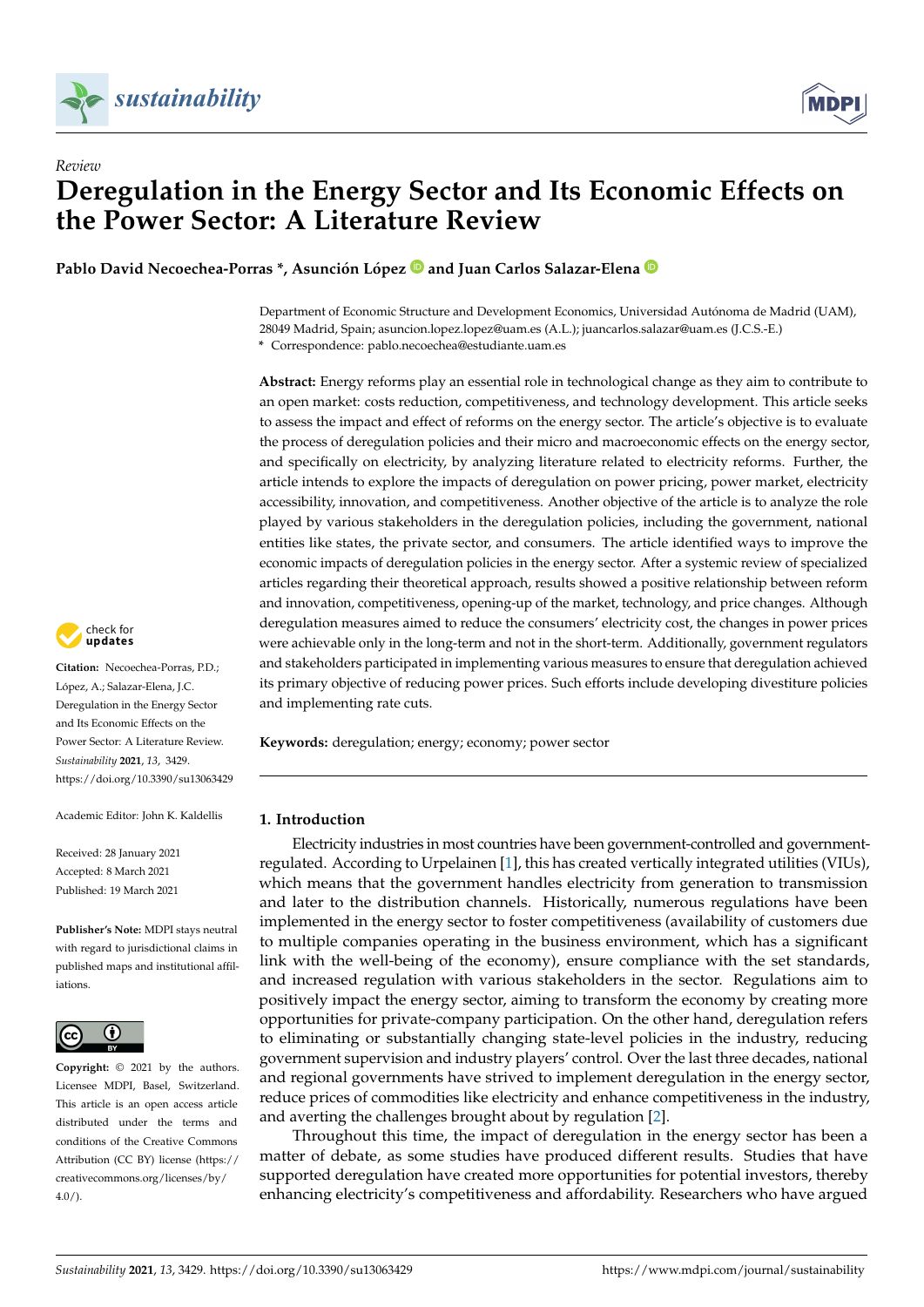against deregulation have put forward various facts, including the lack of compensation for utilities and business pursuits, that were undertaken during the regulation periods [\[3\]](#page-20-2). For instance, some companies invested funds in nuclear power plants and costly long-term contracts in the oil, coal, and electricity sectors to believe that their investments were secured by various regulations that existed at the time. However, after deregulation, the investors feared that their investments would be in jeopardy [\[4\]](#page-20-3).

In general terms, the electricity industry has three main functions: generation, transmission, and distribution of electric power [\[5\]](#page-20-4). Historically, a single firm, primarily a government entity, was given the mandate to oversee all three functions: Historically, a single firm, primarily a government entity, was provided to manage all three tasks for residential and business entities. However, industry players observed that the entity created under the monopoly market has adversely affected the price of electric power, and quality service, and competitiveness since consumers have limited options to select suppliers [\[6\]](#page-20-5).

As Rudnick [\[7\]](#page-20-6) demonstrated, differing international electricity rates pushed some regions to begin the process of deregulating the electricity industry to compete with competitive prices and attract investment. For instance, regulations have fostered different average electricity rates in the United States prices in the Northeast, which are higher than 50% of the national average, while the Midwest and Northwest rates are much below the national average [\[8\]](#page-20-7). Deregulating the electricity sector has also been propelled by advances in technology, which have eliminated the benefits traditionally attributed to large monopoly suppliers and created an opportunity for smaller firms to compete. The regulation involves various stakeholders who play an essential role in the economy, including government entities, the private sector, market regulators, and consumers.

Technology is a significant aspect of deregulation measures. It has played a significant role in enhancing deregulation efforts. When the electricity industry drifts from being a monopoly, entities operating in the sector could become more motivated to protect their markets. One of the strategies utilized by entities is to embrace technology, thereby improving customer satisfaction. For example, entities in the electricity industry have adopted flexible, change-oriented computer systems. The adoption of new technologies has impacted the economy, reducing operational and utility costs. The firms have also developed enhanced tailored billing systems and real-time pricing of electric power. Some companies have adopted Utility Translation Systems software to obtain consumption data from massive power customers [\[9\]](#page-20-8).

Reforms have been pushed through, using different methods. For instance, since 1990, most developed countries began to create reforms that focused on the market-oriented power sector. For instance, according to some studies [\[10–](#page-20-9)[12\]](#page-20-10), reforms included total privatization transfer of business entities or activities, from the public to private ownership innovation (technology-based changes aimed at either changing or improving the delivery of services to customers), restructuring some market regulations (business environment whereby interested parties, like investors, can easily enter or leave the market), and restructuring electricity prices. Each of the scenarios had significant impacts on the adopting countries, hence becoming case studies for other nations, adapting them to their context. Market regulations as a method of energy reform are the most common approach globally, as most countries, especially those still developing, create quasi-monitoring of service quality [\[13\]](#page-20-11).

Privatization led to the widespread adoption of the Independent Power Project (IPP)  $[14]$ . For instance, a study by Zhang  $[10]$  suggests that IPPs have resulted in over 40% of energy production in most countries. However, the study shows that privatization of power distribution has become more challenging for both established and emerging economies. Rosillo-Calle [\[15\]](#page-20-13) elucidate that most privatized firms experience highefficiency levels, and their performance is kept in check by the more efficient public utilities due to the management of private services which have better governance as well as management practices, such as transparent financial reporting, meritocratic self-selection, and modern I.T. systems. The notion of government has been one of the core models of political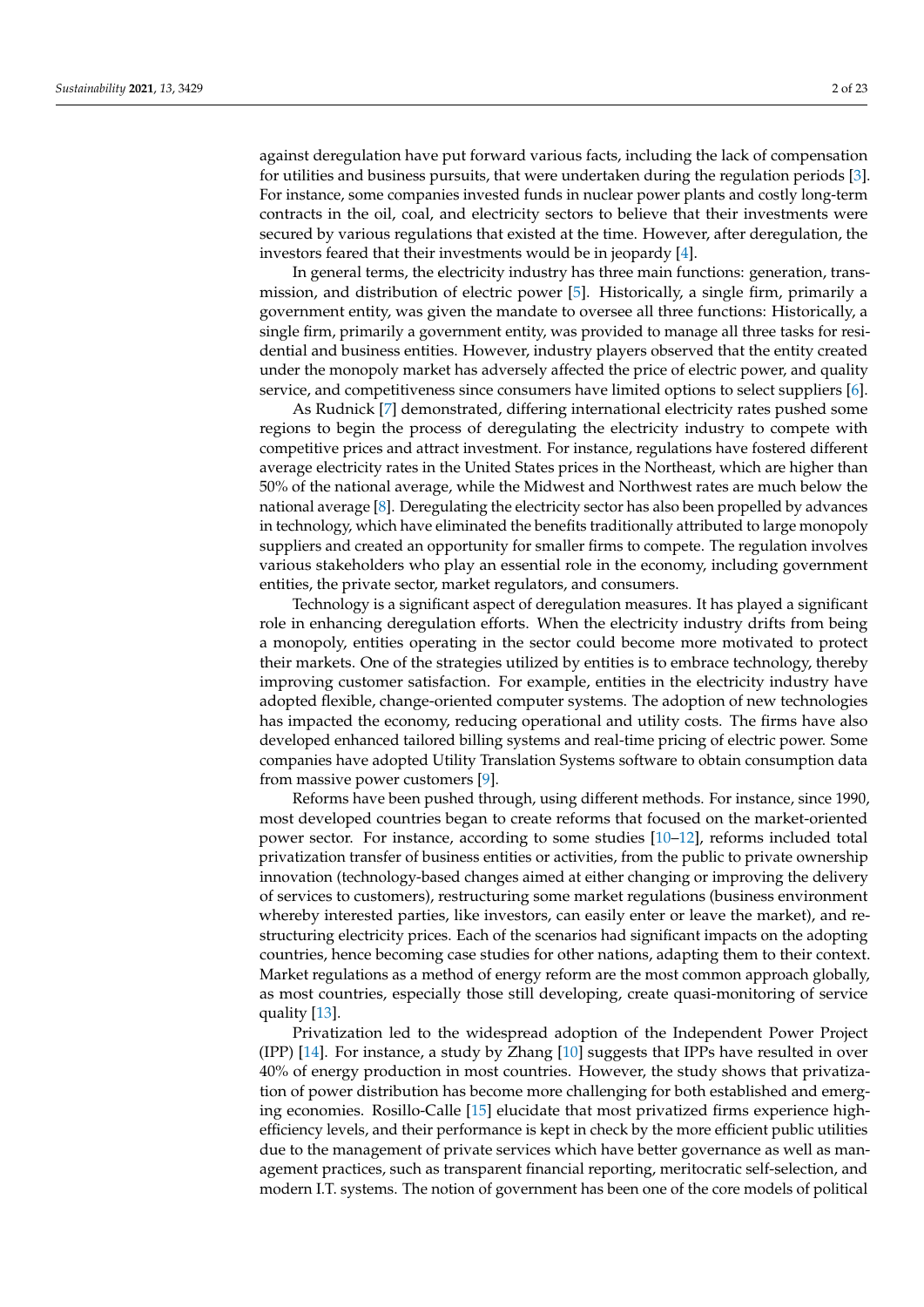science, political geography, and public policy over the last two decades. Governance is an ongoing pattern of social relations between actors that involve intentional interaction and attempts to organize these interactions [\[16\]](#page-20-14).

Restructuring of the energy sector is another method utilized by most countries. Countries that utilize restructuring methods, such as India, tend to operate using vertically integrated power utilities of the state, thus monopolizing the power market [\[17\]](#page-20-15). Other countries use vertical and horizontal approaches, where various companies do the generation and supply of power. Completion is also used in other countries by introducing wholesale power markets, enabling energy generators to sell the power to a wide range of customers [\[18\]](#page-21-0). Nations that utilize competition as a reform strategy benefit from the efficiency gained from efficient generation resource distribution; however, they need the introduction of better incentives that ensure new capacity investment [\[14\]](#page-20-12). Other countries do not find it easy to follow this approach due to the requirements to have structural, financial, and regulatory preconditions for markets in the energy sector.

Power sector reforms have resulted in several benefits to the economy of most nations. According to Nagayama [\[18\]](#page-21-0), power sector reforms successfully delivered low electricity tariffs and increased private investments. On the other hand, Nair [\[11\]](#page-20-16) asserts that governance standards play a crucial part in reformulating the energy sector. Such reforms have significant impacts on the selected parameters of the energy sector. According to Ogunleye [\[19\]](#page-21-1), national and regional structures vary widely, and the energy transitions indicate complex systems, incumbent officeholders, and political dynamics. Policies have been fundamental in the energy sector. For example, renewable energy has been supported not only to complement energy matrices and manage environmental concerns in the development and sustainability industry [\[20\]](#page-21-2). Sustainable development is becoming increasingly relevant as a condition for human life, a foundation for successful human development. It plays a key role when solving the social, economic, and environmental issues impacting human and natural systems [\[21\]](#page-21-3).

The case of Nigeria's energy reform reveals stakeholders' significant participation in the country's regulatory, institutional, legislative, and fiscal aspects [\[19\]](#page-21-1). Following the most recent reforms in the energy sector, the Mexican energy transition shows that reforms play a crucial role in the success of energy security and climate change mitigation; there is increasing evidence that climate change will strongly affect people worldwide [\[22\]](#page-21-4). The two contributions generated from the two reforms underscore the political economy trade-offs that exist between short-term low electricity tariffs resulting from political and economic benefits and the desire to attain a strong climate commitment [\[19\]](#page-21-1).

Other regions have used various forms of regulation and energy control. For instance, in California, the government insisted on refraining from creating more energy production plants and concentrating on creating platforms to increase renewable energy and put in measures to conserve electricity [\[8\]](#page-20-7). The implications of such reforms indicate that a country specialized in alternative forms of energy could meet its energy demands. According to Orion [\[8\]](#page-20-7), such approaches work where the state bodies produce sufficient energy to run homes and industries. Most economies may find this approach difficult as it implies that countries must approach energy production from several perspectives. It requires expertise, sometimes resulting in outsourcing services from other countries.

However, the economic effect of the deregulation of the energy sector on electricity remains largely under-studied. For this reason, the current research involves a systematic review aiming to analyze various research studies that have been developed to evaluate the economic impact of deregulation policies in the energy sector and specifically on electricity. Analysis methods are often chosen based on their appropriateness concerning a research topic and theoretical framework [\[23\]](#page-21-5). To achieve the research aim, the objectives of the research are the following:

- To analyze the literature that is allied to the electricity reform;
- To review the process of deregulation policies and their micro and macroeconomic impact on the energy sector and specifically on electricity;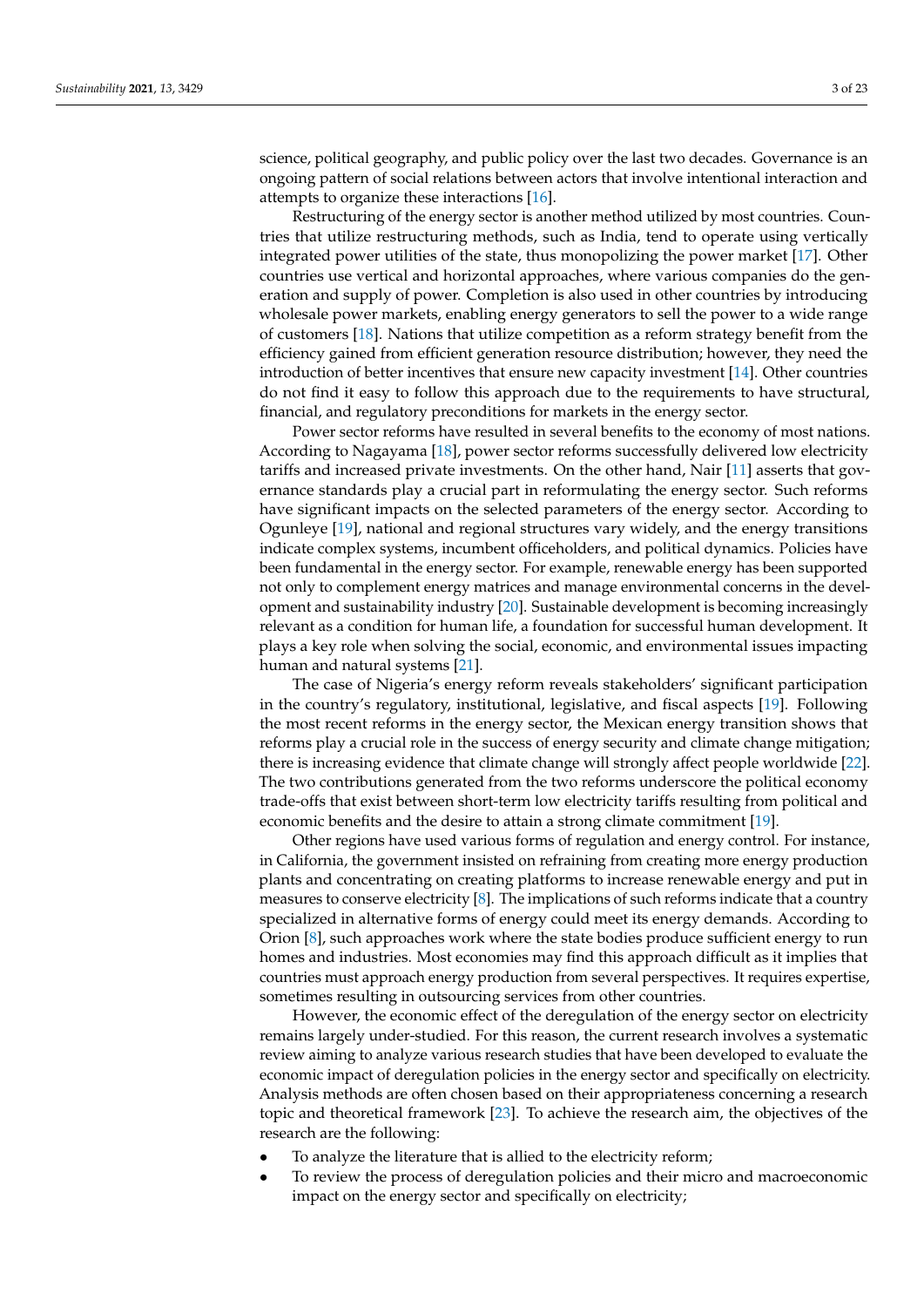- To explore the impacts of deregulation on power pricing, power market, electricity accessibility, innovation, and competitiveness;
- To analyze various stakeholders' role in the deregulation policies, including the government, national entities like states, private sector, and consumers;
- To identify ways to improve the economic impacts of deregulation policies in the energy sector.

The study included a systematic review of 35 qualitative and quantitative articles. Thereby, it accumulated sufficient evidence to support or reject the notion that deregulation has transformed electricity's affordability and accessibility. The main concepts, theories, and results were critically analyzed under standardized effects that relied on evidence.

The article has identified regulation impacts in the energy sector, as reported in the studies, and its effects on electricity. The current review developed a new theory related to the deregulation of electricity in terms of prices, innovation, and competitiveness through systematic assessment and analysis of results obtained from various sources.

This paper is divided into four sections: The Section [1](#page-0-0) presents the introduction and focus of invention. The Section [2](#page-4-0) shows the methodology: study, search, and selection. As well as the characterization of studies. The Section [3](#page-6-0) presents results, including the main findings on deregulation effects. Finally, the Section [4](#page-17-0) presents conclusions.

#### *Focus of Intervention*

A look at the global reforms in the energy sector reveals the use of both hybrid and textbook reforms [\[1\]](#page-20-0). These two types of reforms have been in use for years and continue to work in current reforms. Urpelainen [\[1\]](#page-20-0) asserts that developing countries have mainly considered the use of these reforms that lead to the adoption of the hybrid power sector "while often eschewing privatization and liberalization of competition" [\[20\]](#page-21-2). Even though the approaches differ from one country to another, the intended goals are usually similar. They are controlled by the global demand for power, sectoral usage, and international regulations on energy use and their effects on climate change and global warming.

Different governments argue that their public enterprises are constructed to provide the necessary power since electricity production and supply are a national responsibility. They consider competition reforms to be both wasteful and dangerous to the country's economy. According to Zhang [\[12\]](#page-20-10), this argument relies heavily on the idea that electricity evolved from being a good that can only be used in mining, manufacturing, and heavyduty operations, the most crucial catalysts in the current economic growth. Such nations claimed that power is too essential to be left in private suppliers' hands, whose business lies entirely in profit generation. Even the countries that allow privatization in the energy sector make efforts to control the existing companies. Nations that consider government monopoly as the best approach to improve service in the power arena also believe that such strategies enhance the economy's scale and scope.

Nations that have implemented energy reforms to open the market to the private sector set regulatory measures to ensure that companies take advantage of competitiveness to transform the industry dynamic. Governments have also set energy regulatory commissions that ensure that they maintain a range of product prices that comply with state laws. However, according to Songvilay [\[24\]](#page-21-6), in most energy reforms, governments have not set essential measures such as constructing state-owned facilities to ensure that the country remains powered even if the private firms fail in meeting energy demands.

Historically hydrocarbon and carbon plants were unique sources in the energy production sector. Over time, many other sources have emerged to meet the country's demand and export it to other consumer countries. New processes and operations occurred to manage the energy sector to make it efficient. Technology has had several impacts on this process to support energy sector reforms. The technologies currently used in the production of energy have also resulted in the electricity cost (costs incurred by customers, either household or companies, like connection charges) decreasing because of economies of scale, which implies that "whatever inefficiencies existed in the state-controlled model of power could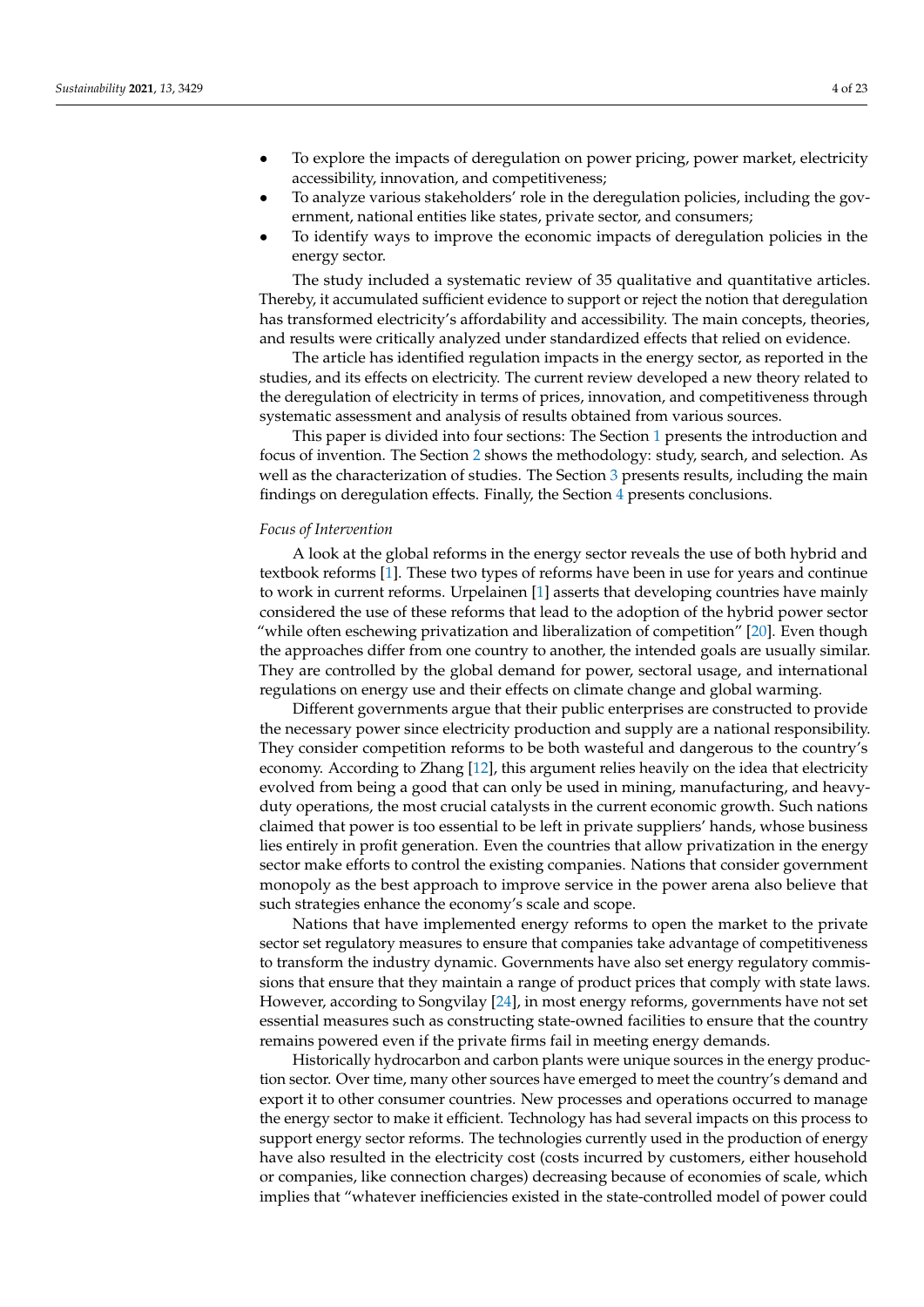be obscured by declining total costs" [\[25\]](#page-21-7). The result of the reduction in energy prices led to consumers expecting a decline. However, other countries did not immediately increase their power production with improved technology despite technology development. Still, they continued with the older methods, so the production method results vary from one country to another. Most developed countries moved away from fossil fuels, used nuclear energy, and are now adopting renewable energy. Whereas some developing countries are still dependent on fossil fuels, others have moved to hydroelectric power generation plants, but a few cases are fostering renewable energy [\[26\]](#page-21-8). Additionally, fossil fuels and macroeconomic shocks that occurred in the 1970s and 1980s led to the formulation of other significant policies, reforms, and investments in the energy sector to avoid national energy operations and economic stability impacts [\[27\]](#page-21-9).

# <span id="page-4-0"></span>**2. Methodology: Study, Search, and Selection Criteria**

The following section explains how this research used inclusion and exclusion selection criteria. Throughout the elaboration process, reviewers provided important feedback to enhance the results of the findings. A systematic and comprehensive search was conducted to identify literature studies published between the years 1999 and 2021. Throughout a first search, a total of 981 citations were obtained from seven international databases, including Scopus, Google Scholar, WorldWideScience, science.gov, Education Resource Information Centre, ResearchGate, and the Web of Science, WoS (in which Journal STORage (JSTOR), Sciencedirect.com, Institute of Electrical and Electronics Engineers (IEEE), and many other databases intersect). The search criteria were adjusted to eliminate various studies not related to the current research; Various keywords were selected to collect all the required materials. The keywords included, among others, "deregulation", "reform", "electricity sector" "electricity sub-sector", "electricity regulation in X country", "electricity regulation in developed countries", "electricity regulation in developing countries", "electricity deregulation in X region", "electricity regulation in X region", "effects of deregulation", "deregulation of energy sector and cost of power", "deregulation and cost of electricity", and "energy sector deregulation", among others. Based on reviewers' feedback, the systematic review included important search criteria such as coverage of the whole electricity sector or sub-sector, and narrowing the search to developed countries, and developing countries.

After refining the keywords search criteria, 709 studies were removed, which resulted in 272 significant studies. Multiple titles and abstracts were then reviewed from these sources, after which 201 resources were excluded from the research since they were considered unrelated to the current research. A total of 71 studies were found to be significant after analyzing only the titles and abstracts; those studies were then entirely examined, whereby 25 reviews were found to be substantial and related directly to the issue under consideration. Lastly, the research was enriched with ten more studies gathered as follows: One study was obtained from the theory search, another one was obtained from citation tracking, one more study was found from keyword searches to refine theories, and seven studies were obtained from a reviewer recommendation. Therefore, this Literature Review includes a total of 35 studies. Figure [1](#page-5-0) shows the study collection model. Based on reviewers' feedback, the study collection model was updated to better understand the methodology process and offer comprehensive findings.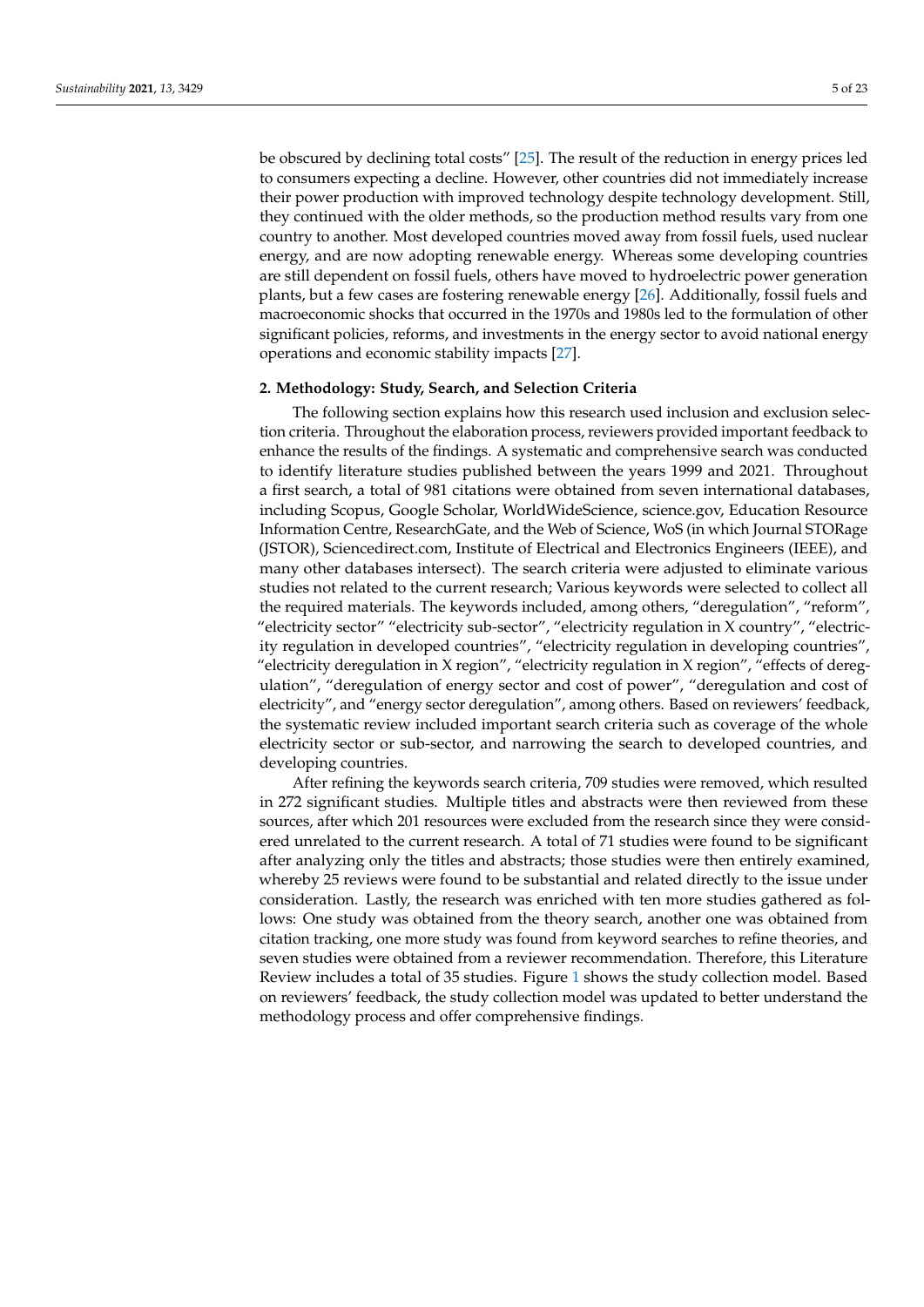<span id="page-5-0"></span>

**Figure 1.** Study collection model. **Figure 1.** Study collection model.

# *2.1. Analysis Criteria 2.1. Analysis Criteria*

This article considers specific indicators that were searched amongst the evidence This article considers specific indicators that were searched amongst the evidence that involved various types of study designs and methods through a literature review. Table [1](#page-6-1) summarizes the study analysis criteria.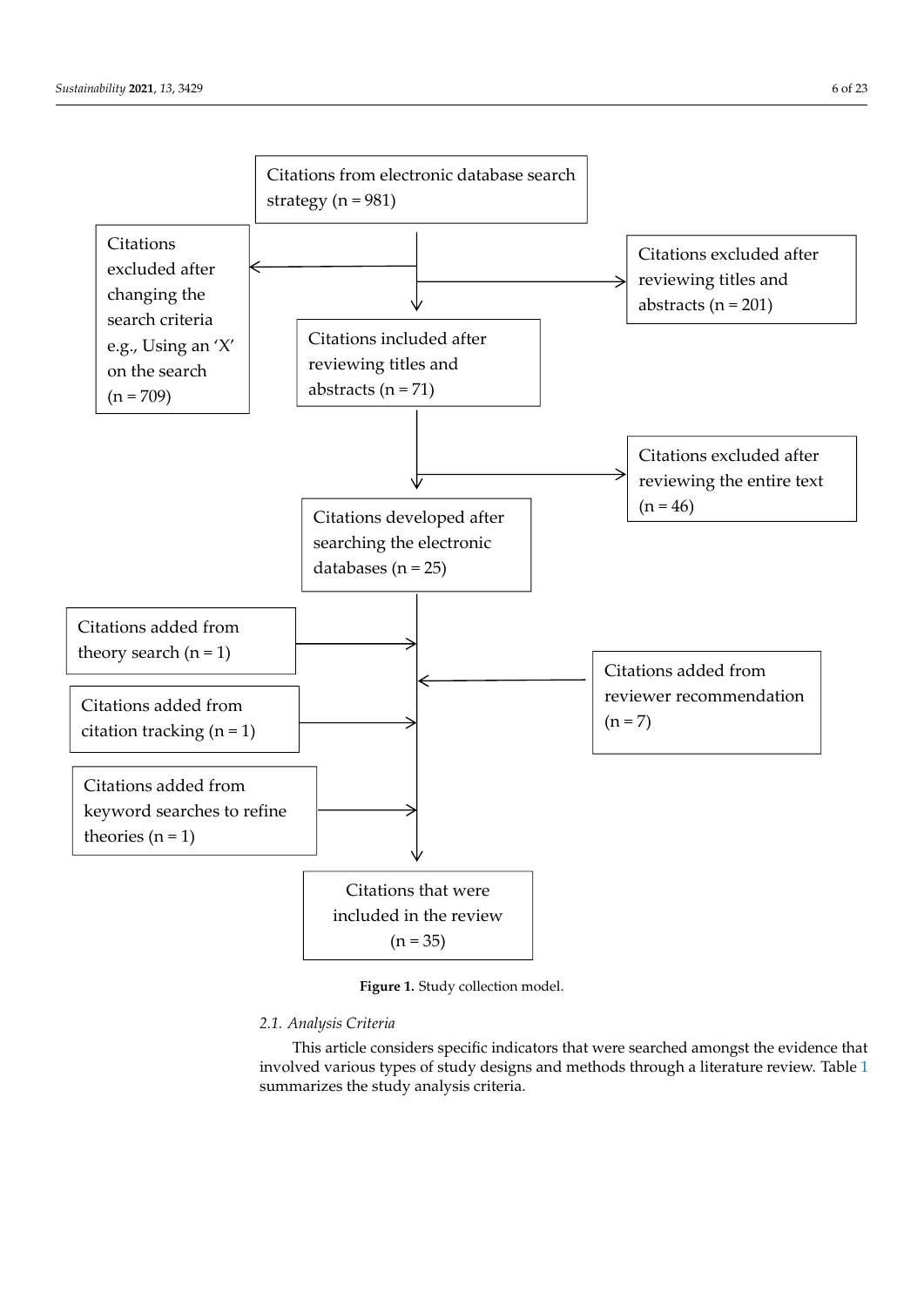<span id="page-6-1"></span>**CRITERIA OPTIONS** Context Country or region The phase of the process Generation/Transmission/Distribution Method Quantitative-Inference/Qualitative-Case study/etc. Dependent and independent variables Analysis of the effect of deregulation on cost-reduction/Analysis of Deregulation on competitiveness/Analysis of innovation/Analysis of open market/Analysis of electricity prices/Analysis of competition/etc. Lobbying intervention Yes/No Broad policy groups Expanded regulation-based policies/Incentive-based policies/Policies for new market creation Focus of intervention Government-led/market-led/systemic-led Implementation mechanisms Economic regulation/Redistributive/Distributive/Regulatory/Deregulatory/Liberalization of prices/Restructuring/etc. Policy formulation/Legitimation/Implementation/Evaluation/Policy maintenance, succession, or termination Main findings Positive relation among variables/Negative relation among variables/etc.

**Table 1.** Analysis criteria.

#### *2.2. Characterization of Studies*

A synthesis of studies conducted three decades ago suggests that some countries with a different focus of intervention and different implementation mechanisms have made significant progress in their energy provisions. In contrast, others have not made notable progress. The analyzed articles are from various regions across the world and were included in the sample regardless of the location considered for deregulation. For example, some studies considered countries in Asia while others thought the energy sector in European countries or the Americas. Some countries were found to have one or two entities that controlled the generation and distribution of electric power; hence limited studies could be derived from such countries. Some studies focused on smaller territories; therefore, results could not be generalized since they did not cover a wider geographical area.

The studies obtained data and information from multiple sources, including secondary sources and interviews, to examine how deregulation policies have been implemented in various countries and regions, including policies that have taken place in the past or are currently underway. Most of the studies were focused on deregulation policies and their influence on the electricity industry in terms of power pricing, connectivity, liberalism, innovation, and competitiveness. The studies also included the role played by various stakeholders in the power industry, including the government, national entities like states, the private sector, and consumers.

For instance, Chong [\[28\]](#page-21-10) focused on regions, while Kayo [\[29\]](#page-21-11) focused on specific areas. Including several studies eliminated biases and enabled the study to have different perspectives. Additionally, studies either focused on a single variable of interest or multiple elements. For example, Zhang [\[12\]](#page-20-10) focused on the effects of deregulation on various factors, including competition, privatization, and the cost of electricity. Additionally, other studies considered targeted innovations and policies implemented by governments, market regulators, or systems. For example, Nepal [\[30\]](#page-21-12) focused on industry reforms, while other studies [\[11](#page-20-16)[,13](#page-20-11)[,14](#page-20-12)[,20\]](#page-21-2) focused on government policies and reforms.

#### <span id="page-6-0"></span>**3. Results**

Table [2](#page-11-0) provides a summary of the results found in this study. For more information about the articles, please refer to Appendix [A.](#page-19-0)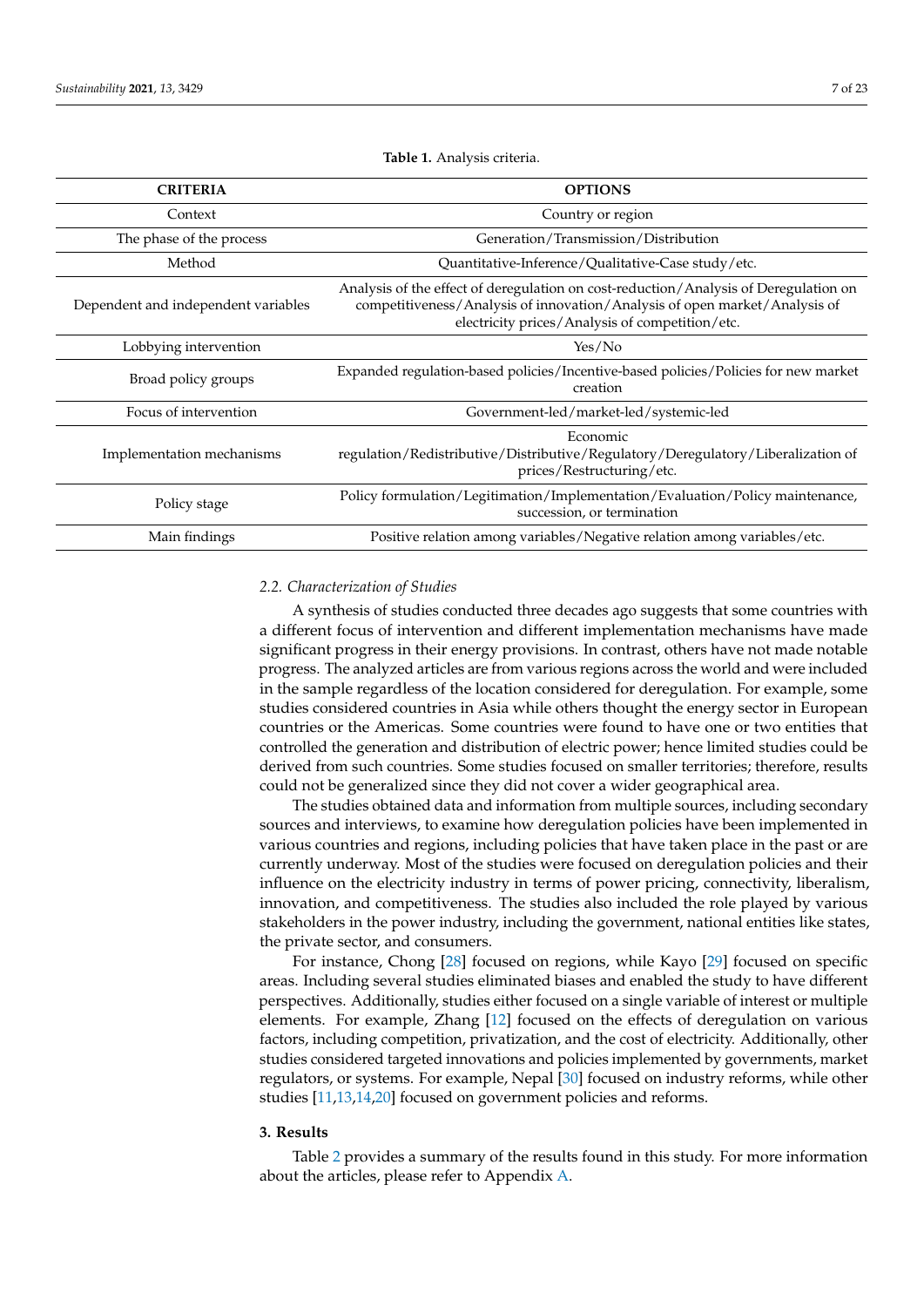| Article                                                                   | Context                               | The Phase of<br>the Process                      | Method                           | Dependent and<br>Independent<br><b>Variables</b>                                | Lobbying<br>Intervention | <b>Broad Policy</b><br>Groups                | Focus of<br>Intervention | Implementation<br>Mechanisms       | <b>Policy Stage</b>      | <b>Main Findings</b>                          |
|---------------------------------------------------------------------------|---------------------------------------|--------------------------------------------------|----------------------------------|---------------------------------------------------------------------------------|--------------------------|----------------------------------------------|--------------------------|------------------------------------|--------------------------|-----------------------------------------------|
| Alcázar, L.,<br>Nakasone, E.,<br>Torero, M. (2007)                        | Peru                                  | Distribution                                     | Ouantitative<br>inference        | Analysis of<br>Innovation                                                       | N <sub>o</sub>           | Policies for new<br>market creation          | Market-led               | Liberalization of<br>prices        | Policy<br>formulation    | Positive relation<br>among variables          |
| Andres, L.,<br>Guasch, J.L.,<br>Azumendi, S.L.<br>(2008)                  | Latin America<br>and the<br>Caribbean | Distribution                                     | Quantitative<br>inference        | Analysis of the<br>effect of<br>deregulation on<br>competitiveness              | Yes                      | Incentive-based<br>policies                  | Systemic-led             | Redistribution                     | Policy<br>implementation | Positive relation<br>among variables          |
| Babatunde, M.A.<br>(2011)                                                 | Nigerian                              | Distribution                                     | Qualitative<br>inference         | Analysis of the<br>effect of<br>deregulation on<br>competitiveness              | Yes                      | Incentive-based<br>policies                  | Systemic-led             | Economic<br>regulation             | Policy<br>formulation    | Positive relation<br>among variables          |
| Bhatta-charyya,<br>S.C. (2007)                                            | South Asia                            | Distribution                                     | <b>Oualitative</b> case<br>study | Analysis of the<br>effect of<br>deregulation on<br>competitiveness              | No                       | Policies for new<br>market creation          | Systemic-led             | Restructuring                      | Policy<br>evaluation     | Positive relation<br>among variables          |
| Burin, H.P., Siluk,<br>J.S., Rediske, G.,<br>Rosa, C.B. (2021)            | Brazil                                | Distribution                                     | Qualitative case<br>study        | Analysis of the<br>determining<br>factors to<br>migrate to a free<br>market     | Yes                      | Expanded<br>regulation-<br>based<br>policies | Systemic-led             | Restructuring                      | Policy<br>evaluation     | Consumers can<br>influence<br>decision making |
| Campos, A.F., da<br>Silva, N.F., Pereira,<br>M.G., Siman, R.R.<br>(2020). | Brazil                                | Generation,<br>transmission,<br>and distribution | <b>Oualitative</b> case<br>study | Theoretical<br>study developed<br>from a historical-<br>critical<br>perspective | Yes                      | Incentive-based<br>policies                  | Systemic-led             | Impact of<br>regulatory<br>reforms | No specific<br>policy    | Structured<br>hybrid model                    |
| Chatterjee, E.<br>(2018)                                                  | India                                 | Generation                                       | Oualitative<br>inference         | Analysis of open<br>market                                                      | Yes                      | Policies for new<br>market creation          | Government-<br>led       | Economic<br>regulation             | Policy<br>maintenance    | Positive relation<br>among variables          |
| Chinmoy, L.,<br>Iniyan, S., Goic, R.<br>(2019)                            | Global                                | Generation                                       | Mixed research<br>design         | Analysis of the<br>effect of<br>deregulation on<br>competitiveness              | Yes                      | Policies for new<br>market creation          | Government-<br>led       | Impact of<br>regulatory<br>reforms | Policy<br>evaluation     | Positive relation<br>among variables          |
| Chong, A.,<br>López-De-Silanes,<br>F. (2004)                              | Latin America                         | Generation                                       | Quantitative<br>inference        | Analysis of open<br>market                                                      | No                       | Policies for new<br>market creation          | Government-<br>led       | Restructuring                      | Policy<br>formulation    | Positive relation<br>among variables          |

**Table 2.** Summary results (in alphabetical order).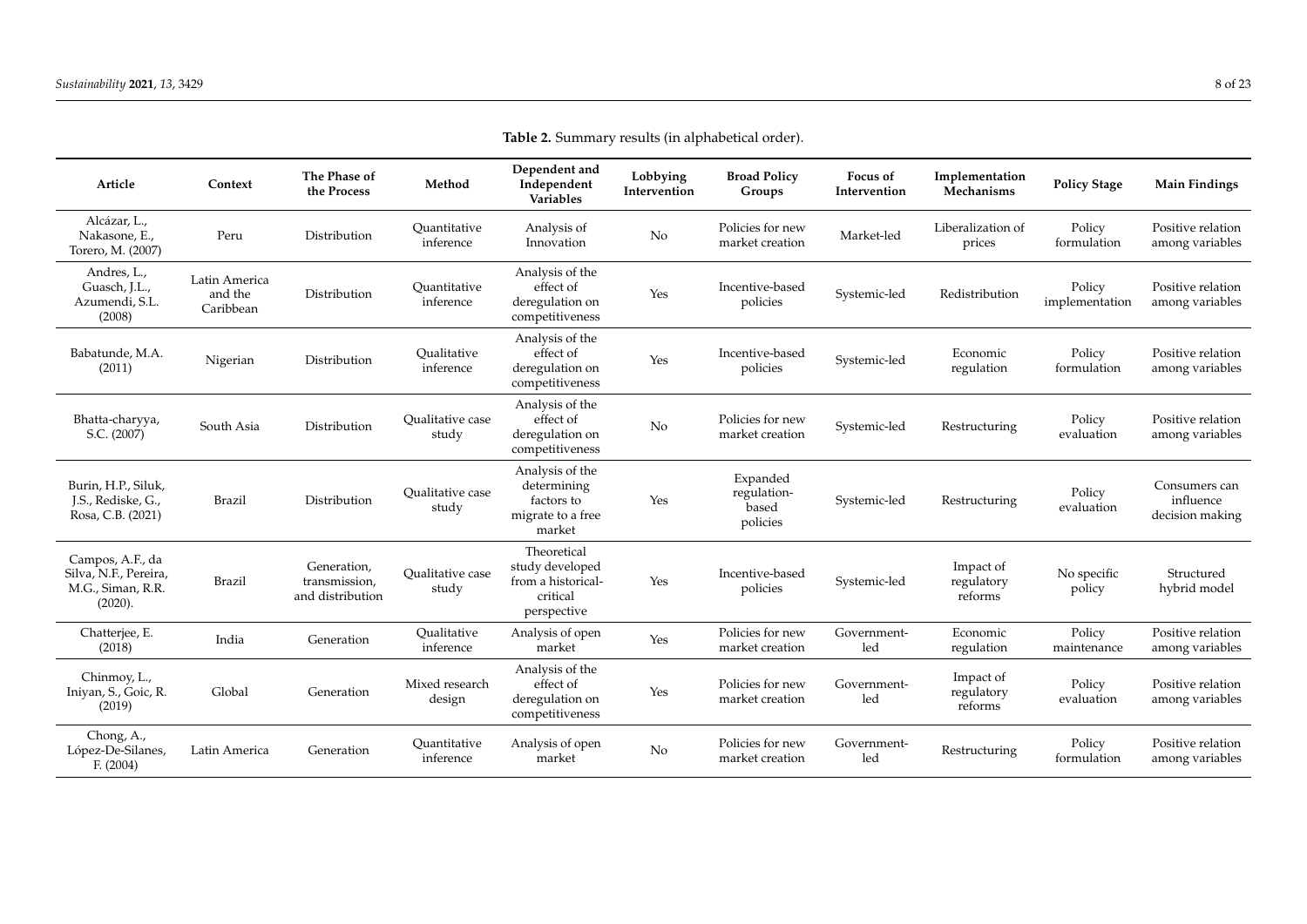| Article                                                              | Context               | The Phase of<br>the Process                      | Method                    | Dependent and<br>Independent<br>Variables                                                                 | Lobbying<br>Intervention | <b>Broad Policy</b><br>Groups                | Focus of<br>Intervention | Implementation<br>Mechanisms       | <b>Policy Stage</b>      | <b>Main Findings</b>                          |
|----------------------------------------------------------------------|-----------------------|--------------------------------------------------|---------------------------|-----------------------------------------------------------------------------------------------------------|--------------------------|----------------------------------------------|--------------------------|------------------------------------|--------------------------|-----------------------------------------------|
| Dornan, M. (2014)                                                    | Fiji                  | Generation                                       | Ouantitative<br>inference | Analysis of the<br>effect of<br>deregulation on<br>competitiveness                                        | No                       | Incentive-based<br>policies                  | Government-<br>led       | Economic<br>regulation             | Policy<br>formulation    | No direct<br>implication                      |
| Du, L., Mao, J., Shi,<br>I. (2009)                                   | China                 | Generation                                       | Ouantitative<br>inference | Analysis of<br>regulatory<br>reforms on<br>electricity<br>generation                                      | No                       | Expanded<br>regulation-<br>based<br>policies | Systemic-led             | Impact of<br>regulatory<br>reforms | Policy<br>formulation    | Positive relation<br>among variables          |
| Eberhard, A.,<br>Gratwick, K.,<br>Morella, E.,<br>Antmann, P. (2017) | Sub-Saharan<br>Africa | Generation                                       | Review of<br>literature   | Independent<br>Power Project<br>(IPP) investment<br>flows and<br>ownership and<br>financing<br>structures | N <sub>o</sub>           | Incentive-based<br>policies                  | Market-led               | Dynamic,<br>least-cost<br>planning | No specific<br>policy    | Positive relation<br>among variables          |
| Edomah, N. (2017)                                                    | Nigeria               | Generation,<br>transmission,<br>and distribution | Qualitative case<br>study | A new model<br>for the electricity<br>industry                                                            | Yes                      | Policies for new<br>market creation          | Market-led               | Restructuring                      | Policy<br>implementation | It could address<br>a secure energy<br>future |
| Estache, A., Rossi.<br>M.A. (2005)                                   | Latin America         | Distribution                                     | Qualitative<br>inference  | Regulation and<br>ownership and<br>efficiency of<br>electricity<br>distribution                           | No                       | Expanded<br>regulation-<br>based<br>policies | Systemic-led             | Economic<br>regulation             | Policy<br>evaluation     | No direct<br>implication                      |
| Gao, H., van<br>Biesebroeck, J.<br>(2014)                            | China                 | Generation                                       | Ouantitative<br>inference | Deregulation<br>and vertical<br>unbundling on<br>the performance<br>of electricity<br>generation          | Yes                      | Incentive-based<br>policies                  | Systemic-led             | Deregulation                       | Implementation           | Positive relation<br>among variables          |

**Table 2.** *Cont.*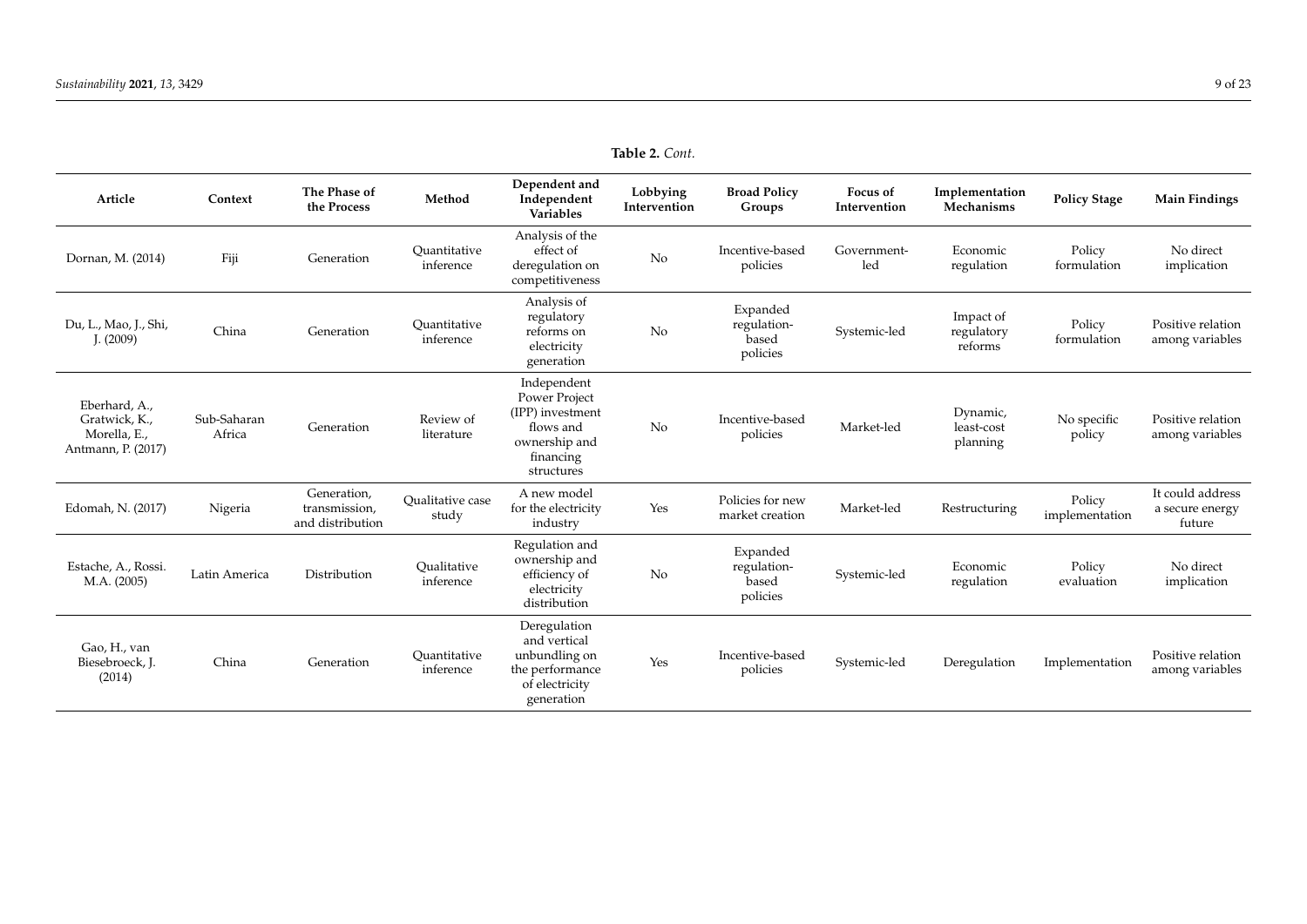| Article                               | Context              | The Phase of<br>the Process | Method                           | Dependent and<br>Independent<br>Variables                                                                          | Lobbying<br>Intervention | <b>Broad Policy</b><br>Groups       | Focus of<br>Intervention | Implementation<br>Mechanisms                                 | <b>Policy Stage</b>                | <b>Main Findings</b>                                                      |
|---------------------------------------|----------------------|-----------------------------|----------------------------------|--------------------------------------------------------------------------------------------------------------------|--------------------------|-------------------------------------|--------------------------|--------------------------------------------------------------|------------------------------------|---------------------------------------------------------------------------|
| Han, W., Jiang, K.,<br>Fan, L. (2005) | Global               | Distribution                | Oualitative<br>inference         | Reform, market,<br>and competition                                                                                 | No                       | Policies for new<br>market creation | Market-led               | Long-term<br>development                                     | Policy<br>implementation           | Positive relation<br>among variables                                      |
| Horowitz, M.<br>(2004)                | <b>United States</b> | Distribution                | Panel dataset<br>analysis        | Analysis of<br>market effects<br>from public<br>program effects                                                    | No                       | Incentive-based<br>policies         | Government-<br>led       | Planning and<br>contracting<br>arrangements                  | Policy<br>evaluation               | Combined<br>effects of public<br>programs<br>reduced<br>electricity sales |
| Kapika, J.,<br>Eberhard, A.<br>(2013) | Africa               | Distribution                | <b>Oualitative</b> case<br>study | Analysis of<br>power-sector<br>reform and<br>regulation                                                            | No                       | Incentive-based<br>policies         | Systemic-led             | Restructuring                                                | Evaluation of<br>existing policies | Positive relation<br>among variables                                      |
| Kayo, D. (2002)                       | Zimbabwe             | Distribution                | Oualitative<br>inference         | Reforms and<br>electrification                                                                                     | Yes                      | Incentive-based<br>policies         | Government-<br>led       | Technical and<br>financial<br>performance                    | Policy<br>formulation              | Positive relation<br>among variables                                      |
| Khan, A.J. (2014)                     | Pakistan             | Generation                  | Panel dataset<br>analysis        | Public and<br>private firms<br>efficacy in<br>power<br>generation                                                  | No                       | Policies for new<br>market creation | Systemic-led             | Privatization                                                | Policy<br>formulation              | Positive relation<br>among variables                                      |
| Malgas, I.,<br>Eberhard, A.<br>(2011) | Africa               | Generation                  | Mixed research<br>design         | Planning and<br>procurement<br>challenges and<br>difficulties in<br>adding<br>sufficient<br>generation<br>capacity | No                       | Policies for new<br>market creation | Systemic-led             | Planning,<br>procurement,<br>and contracting<br>arrangements | Policy<br>evaluation               | Positive relation<br>among variables                                      |
| Millán, J. (2005)                     | Latin America        | Generation                  | Qualitative<br>analysis          | Accomplish-<br>ments, failures,<br>and challenges                                                                  | No                       | Incentive-based<br>policies         | Systemic-led             | Consideration of<br>local needs and<br>capabilities          | Policy<br>evaluation               | Positive relation<br>among variables                                      |

**Table 2.** *Cont.*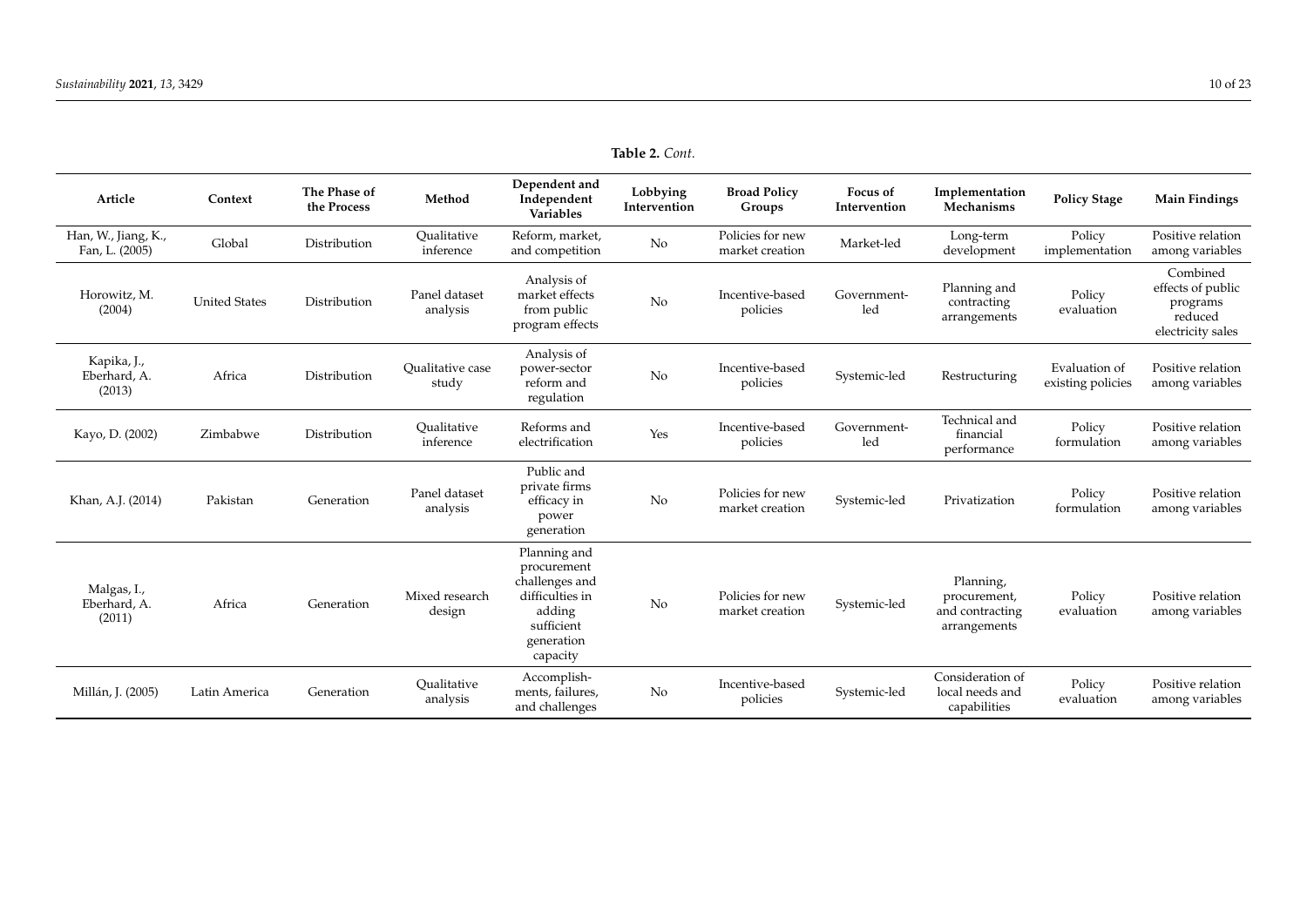| Article                                  | Context    | The Phase of<br>the Process                      | Method                           | Dependent and<br>Independent<br>Variables                                                              | Lobbying<br>Intervention | <b>Broad Policy</b><br>Groups                | <b>Focus of</b><br>Intervention | Implementation<br>Mechanisms                                                                                                                 | <b>Policy Stage</b>      | <b>Main Findings</b>                 |
|------------------------------------------|------------|--------------------------------------------------|----------------------------------|--------------------------------------------------------------------------------------------------------|--------------------------|----------------------------------------------|---------------------------------|----------------------------------------------------------------------------------------------------------------------------------------------|--------------------------|--------------------------------------|
| Nagayama, H.<br>(2010)                   | Global     | Transmission                                     | Qualitative<br>Study             | Analysis of<br>various policy<br>devices of<br>power sector<br>reforms on<br>performance<br>indicators | No                       | Policies for new<br>market creation          | Market-led                      | Restructuring                                                                                                                                | Policy<br>implementation | Positive relation<br>among variables |
| Nagayama, H.,<br>Kashiwagi, T.<br>(2007) | Argentina  | Generation,<br>transmission,<br>and distribution | <b>Oualitative</b> case<br>study | Reforms in<br>electricity<br>supply                                                                    | No                       | Expanded<br>regulation-<br>based<br>policies | Government-<br>led              | Regulatory                                                                                                                                   | Policy<br>main-tenance   | Positive relation<br>among variables |
| Nair, S. (2008)                          | India      | Generation,<br>transmission,<br>and distribution | <b>Oualitative</b> case<br>study | Electricity<br>reforms,<br>regulatory<br>reforms                                                       | Yes                      | Expanded<br>regulation-<br>based<br>policies | Government-<br>led              | Economic<br>regulation                                                                                                                       | Policy<br>main-tenance   | Positive relation<br>among variables |
| Nepal, R., Jamasb,<br>T. (2012)          | Nepal      | Generation                                       | <b>Oualitative</b> case<br>study | Issues and<br>options in<br>reforming small<br>electricity sector<br>systems                           | No                       | Policies for new<br>market creation          | Systemic-led                    | Vertical<br>separation of the<br>system,<br>horizontal<br>splitting of the<br>generation<br>segment,<br>competition,<br>and<br>privatization | Policy<br>evaluation     | Positive relation<br>among variables |
| Orion, B. (2004)                         | California | Transmission                                     | Ouantitative<br>inference        | Electricity<br>reforms,<br>regulatory<br>reforms                                                       | Yes                      | Expanded<br>regulation-<br>based<br>policies | Systemic-led                    | Regulatory                                                                                                                                   | Policy<br>evaluation     | Positive relation<br>among variables |
| Pineau, P.O. (2005)                      | Cameroon   | Generation                                       | Oualitative<br>inference         | Analysis of<br>competition                                                                             | Yes                      | Expanded<br>regulation-<br>based<br>policies | Government-<br>led              | Redistributive                                                                                                                               | Policy<br>formu-lation   | Positive relation<br>among variables |

**Table 2.** *Cont.*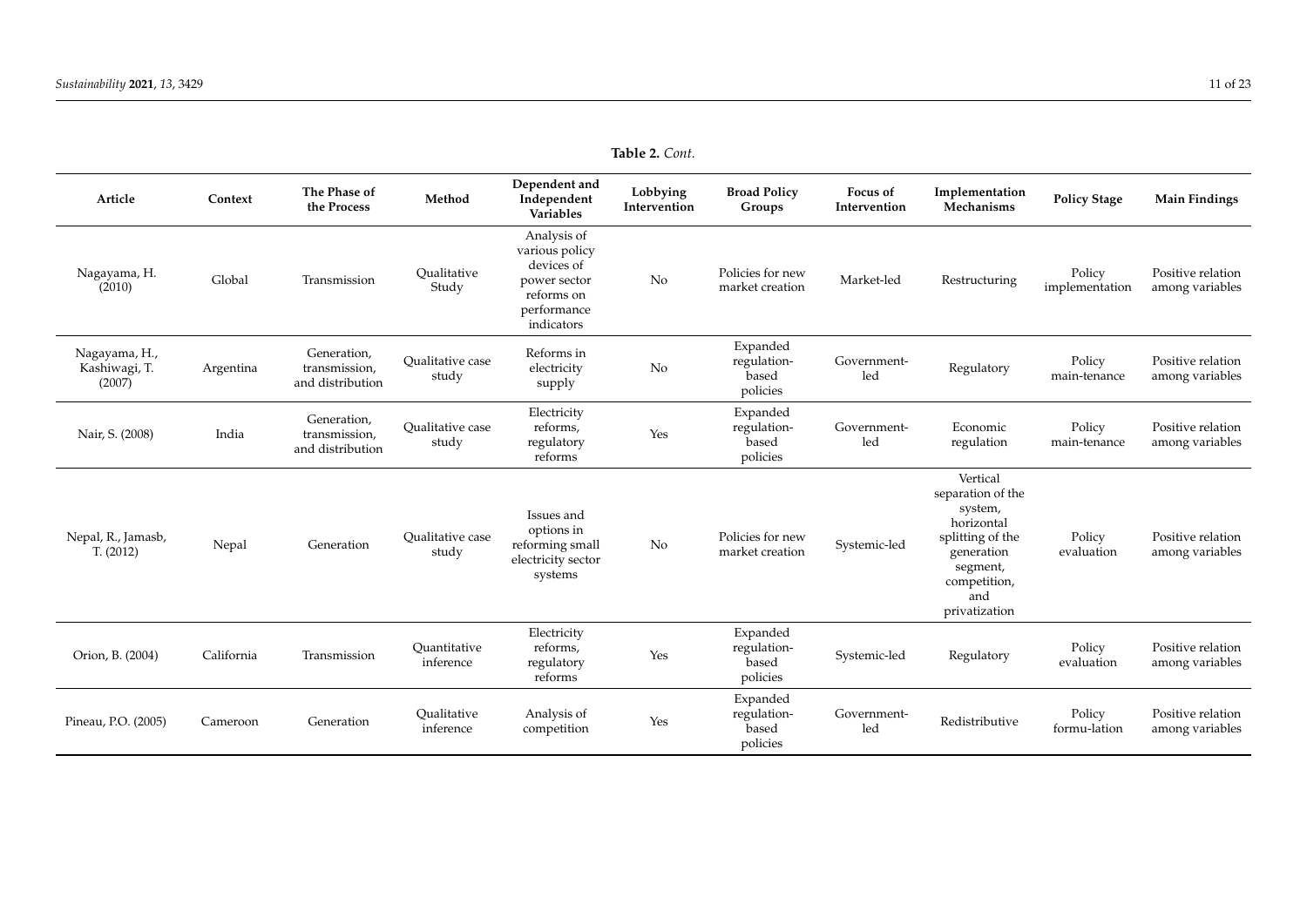<span id="page-11-0"></span>

| Article                                             | Context                                       | The Phase of<br>the Process                      | Method                           | Dependent and<br>Independent<br>Variables                                       | Lobbying<br>Intervention | <b>Broad Policy</b><br>Groups                | Focus of<br>Intervention | Implementation<br>Mechanisms | <b>Policy Stage</b>      | <b>Main Findings</b>                                                                                                                                               |
|-----------------------------------------------------|-----------------------------------------------|--------------------------------------------------|----------------------------------|---------------------------------------------------------------------------------|--------------------------|----------------------------------------------|--------------------------|------------------------------|--------------------------|--------------------------------------------------------------------------------------------------------------------------------------------------------------------|
| Pollitt, M. (2004)                                  | Chile                                         | Generation,<br>transmission,<br>and distribution | Ouantitative<br>inference        | Analysis of the<br>history of<br>Chilean reform                                 | No                       | Policies for new<br>market creation          | Market-led               | Regulatory                   | Policy<br>Implementation | Market structure<br>and policy did not<br>give rise to specific<br>problems, private<br>ownership, and<br>operation of the<br>electricity industry-<br>recommended |
| Pollitt, M. (2008)                                  | Argentina                                     | Generation,<br>transmission.<br>and distribution | <b>Oualitative</b> case<br>study | Reforms in the<br>electricity sector                                            | Yes                      | Expanded<br>regulation-<br>based<br>policies | Government-<br>led       | Regulatory                   | Policy<br>termina-tion   | Positive relation<br>among variables                                                                                                                               |
| Trebilcock, M.<br>(2005)                            | Canada                                        | Distribution                                     | Oualitative<br>inference         | Regulation and<br>ownership and<br>efficiency of<br>electricity<br>distribution | No                       | Expanded<br>regulation-<br>based<br>policies | Systemic-led             | Economic<br>regulation       | Policy<br>evaluation     | No direct<br>implication                                                                                                                                           |
| Lee, W.-J., Lin,<br>C.H. Swift, K.D.<br>(2001)      | Developing<br>Countires                       | Distritibution                                   | Ouantitave case<br>study         | Implementation<br>of wholesale<br>and retail<br>wheeling                        | No                       | Incentive-based<br>policies                  | Government-<br>led       | Regulatory                   | Policy<br>implementation | Positive relation<br>among variables                                                                                                                               |
| Williams, J.H.<br>Ghanadan, R.<br>(2006)            | Developing and<br>transi-tioning<br>Countries | Generation,<br>transmission,<br>and distribution | Oualitative<br>analysis          | Market oriented<br>reforms                                                      | No                       | Incentive-based<br>policies                  | Systemic-led             | Regulatory                   | Imple-metation           | Positive relation<br>among variables                                                                                                                               |
| Wren-Lewis, L.<br>(2015)                            | Latin America                                 | Generation                                       | Oualitative<br>analysis          | Corruption,<br>productivity,<br>governance                                      | No                       | Expanded<br>regulation-<br>based<br>policies | Systemic-led             | Regulatory                   | Implementation           | Positive relation<br>among variables                                                                                                                               |
| Zhang, Y., Parker,<br>D., Kirkpatrick, C.<br>(2005) | Developing<br>Countries                       | Generation                                       | Oualitative<br>analysis          | Reforms                                                                         | No                       | Expanded<br>regulation-<br>based<br>policies | Government-<br>led       | Regulatory                   | Policy<br>implementation | Positive relation<br>among variables                                                                                                                               |

**Table 2.** *Cont.*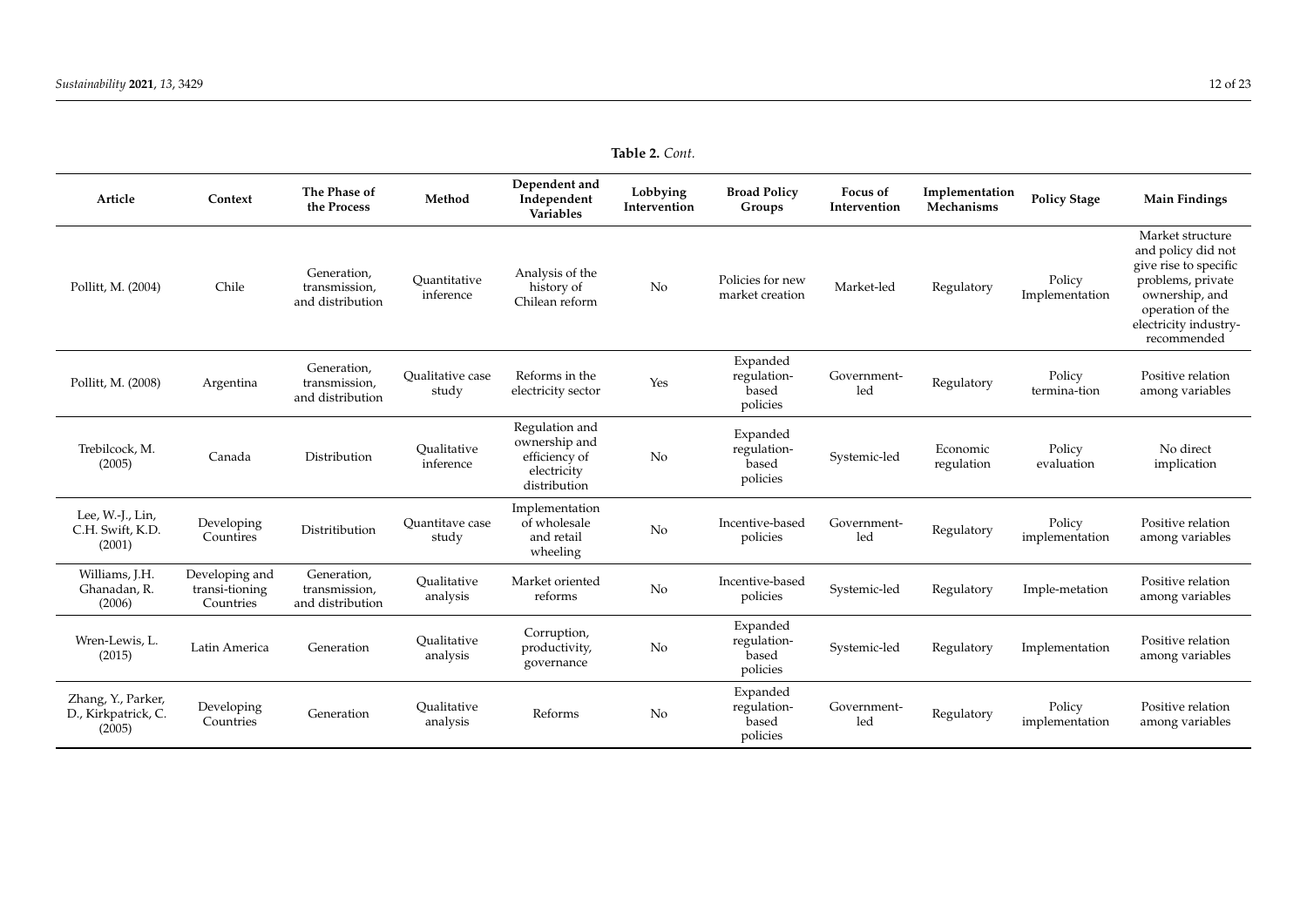# *3.1. Main Findings on Deregulation Effects*

Electric utilities have been regulated in most parts of the world since early times. For example, when the Great Depression occurred, holding companies operated and controlled a large industry proportion. When banks decided to recall the loans granted to these holding companies, the companies were forced into a crisis, thereby leading to a financial collapse in the industry. Companies operating in the sector ran into losses, and the value of their shares decreased drastically. Numerous investors worldwide made enormous losses despite the belief that investment in the energy sector was safe [\[31\]](#page-21-13). The losses hurt the economies of major countries, including the United States and the United Kingdom. Due to the disastrous effects of an unregulated market, some countries decided to regulate their energy sectors. A subsequent example of this kind of regulation is the Public Utility Holding Company Act of 1993 in the United States [\[32\]](#page-21-14). Regulations played a crucial role in preventing a crisis that could arise in the vital energy sector, thereby safeguarding the economy. Some regulations limited companies operating in the industry to cover only a country, state, or region.

Additionally, the policies limit the amount of debt that a company operating in the industry could take, thereby ensuring that companies have a high liquidity ratio, thus protecting investors' funds [\[33\]](#page-21-15). Before the rules were implemented, power and decisionmaking were concentrated on a few companies that used the utilities to finance risk investments. However, the laws and policies implemented reduced the concentration of power from those few companies and distributed it to more companies, reducing the overall risk. For example, in the United States, the Federal Power Commission (FPC) was created to develop interstate electricity transmission and stipulate electricity's wholesale price [\[32\]](#page-21-14). State entities acted on the powers newly bestowed on them by developing utility commissions and creating price controls on electricity prices. Entities worldwide are given the power to control electricity's price to produce electricity and earn a utility profit. Therefore, the electricity price was not based on demand and supply for other commodities but structured by relevant entities.

Since the price of electricity was directly proportional to costs incurred during production (including oil prices), a spike in generation meant increased electricity rates. In the 1970s, oil prices increased sharply, thereby raising electricity prices to unaffordable levels. The drastic increase in electricity prices harmed the economy as it resulted in a rise in inflation levels. Since the 1990s, various countries have implemented deregulation procedures to reduce electricity prices, thereby making power more affordable for most citizens. For example, the Federal Energy Regulatory Commission (FPC) has developed policies that allowed deregulation to occur in the United States [\[32\]](#page-21-14).

Most studies acknowledged that deregulation aimed to increase competition in the industry and reduce the price of electricity. The studies considered put forward various explanations to express ideas regarding the effects of deregulation.

The growth of the IPPs revolutionized the industry by creating aggressive competition that goes to the State-owned Assets Supervision and Administration Commission (SASAC) to manage state-owned companies, thereby ensuring that they compete favorably with private entities [\[11\]](#page-20-16). Deregulation has also created a suitable opportunity for investors to fund companies operating in the power sector [\[34\]](#page-21-16). The increased funding has also boosted firms that operate in the industry, thereby stimulating growth and competitiveness. To survive and thrive in the industry, companies are forced to focus not only on profits but also on customer service quality.

Secondly, deregulation policies implemented in the energy sector have expanded the power industry [\[35\]](#page-21-17). Previously, an increase in coal prices or oil prices adversely affected the price of electricity. When companies controlled the industry, the electricity price relied on production costs, which included fuel costs. However, it resulted in the introduction of more competitive companies with some production costs to ensure their competitiveness since pushing the consumers' incremental cost would adversely affect such competitiveness. Over 80% of electricity in the world is obtained from coal, thus an increase in coal prices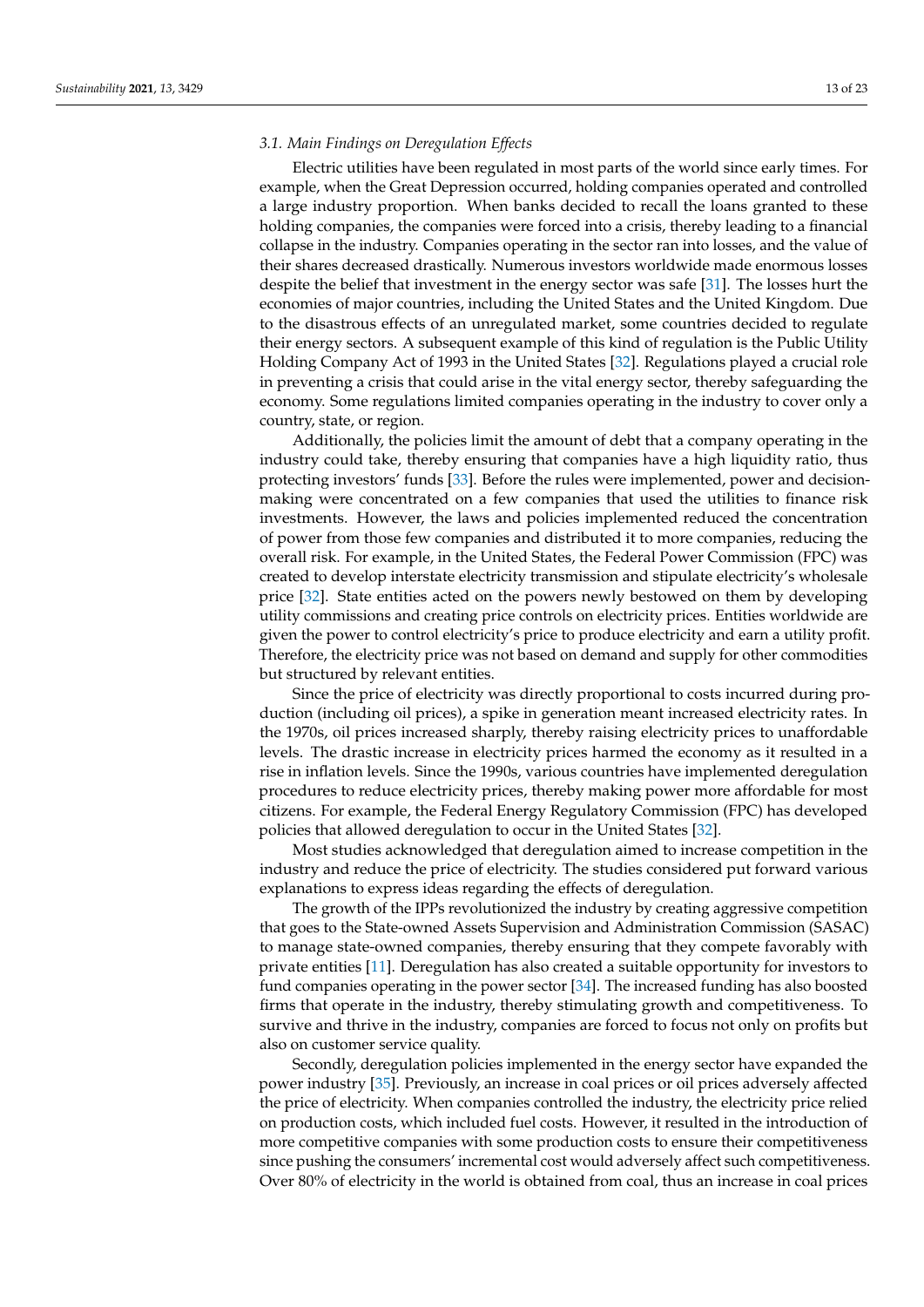is likely to lead to an increase in the cost of electricity [\[36\]](#page-21-18). Deregulation has created an opportunity for companies operating in the energy sector to access subsidized coal under the old 'plan' prices. Additionally, companies have also been encouraged to substitute coal, thereby limiting their over-reliance on it. Diversification from coal has also expanded the sector, thus creating more investment opportunities.

Deregulation has led to the separation of various stages of power generation and distribution, thereby creating avenues where entities operating in the industry can leverage and develop new and advanced strategies to enhance the process's implementation at various stages. For example, France has liberalized its electricity sector by removing the state company Électricité de France (EDF)'s monopoly rights, thereby meeting the requirements of the E.U. directives [\[1\]](#page-20-0). Additionally, the French government's direct involvement in energy companies has decreased over time, thereby creating an opportunity for private companies to invest in the industry. This has triggered private companies to develop innovative ideas to increase their market share and enhance their sustainability in the industry. Therefore, deregulation has a positive impact on innovativeness as it triggers entities operating in the industry to develop differentiated strategies to thrive.

#### *3.2. Stakeholders' Role in the Deregulation*

Most studies acknowledge that deregulation is an effective method of achieving low electricity prices. However, the reduced prices can only be fulfilled if two conditions are met. First, lower power prices can be accomplished in the long run and not in the short term [\[14\]](#page-20-12). After the changes are implemented, industry players must be transformed to accommodate the adjustments, taking a longer time than expected. Secondly, reduced electricity prices because of deregulation can be achieved if state regulators resolve institutional issues that hinder creating a competitive retail electricity market.

Various studies have pointed out different factors that would hinder the creation of a competitive power market. First, the governments must develop strategies that would compensate industry players for the utilities for any profitable business they venture into [\[18\]](#page-21-0). Previously, firms with monopolistic powers in the electricity sector were financially stable, so the production cost fluctuations were not significant enough to drive the entities out of business. However, the introduction of numerous entities increases competition and creates risks associated with unprofitable business pursuits. Therefore, the government should be willing to stipulate investors' measures in case of costly business ventures [\[37\]](#page-21-19). In a state-regulated monopoly system, the entities would charge customers higher fees to recover any amount lost due to unprofitable businesses. However, under the deregulated market, such companies cannot increase fees since it would decrease their competitiveness.

According to Nagayama [\[14\]](#page-20-12), one possible reason for improvement includes introducing independent power producers (IPPs), the creation of regulatory agencies, the generation and transmission unbundling, and the introduction of a wholesale spot market. The author indicates that these variables form the main factors that increase a country's capacity to produce electricity and reduce its loss because of transmitting and distributing the nation's power. Consequently, this implies that various reforms made at the national level regarding the policies and measures on electricity production, transmission, and distribution affect the countries' economic development in diverse ways. Nagayama [\[14\]](#page-20-12) also indicates that any country's economic development impacts how it makes its reforms. Still, when a state coexists with independent regulatory agencies, such relations' reforms lead to positive results in the power sector performance.

State regulators must also develop a divestiture policy. Divestiture can be viewed as the process of selling subsidiary businesses and their investments. Regulatory bodies at the state level can offer some companies financial incentives to induce them to sell their power plants [\[38\]](#page-21-20). However, state-level entities may order the companies just to quit the electricity business. Preferably, state-level entities should consider divestiture since it eliminates the possibility of a conflict of interest arising when companies can either decide to sell power from independent power producers (IPPs) or supply their facilities. State-level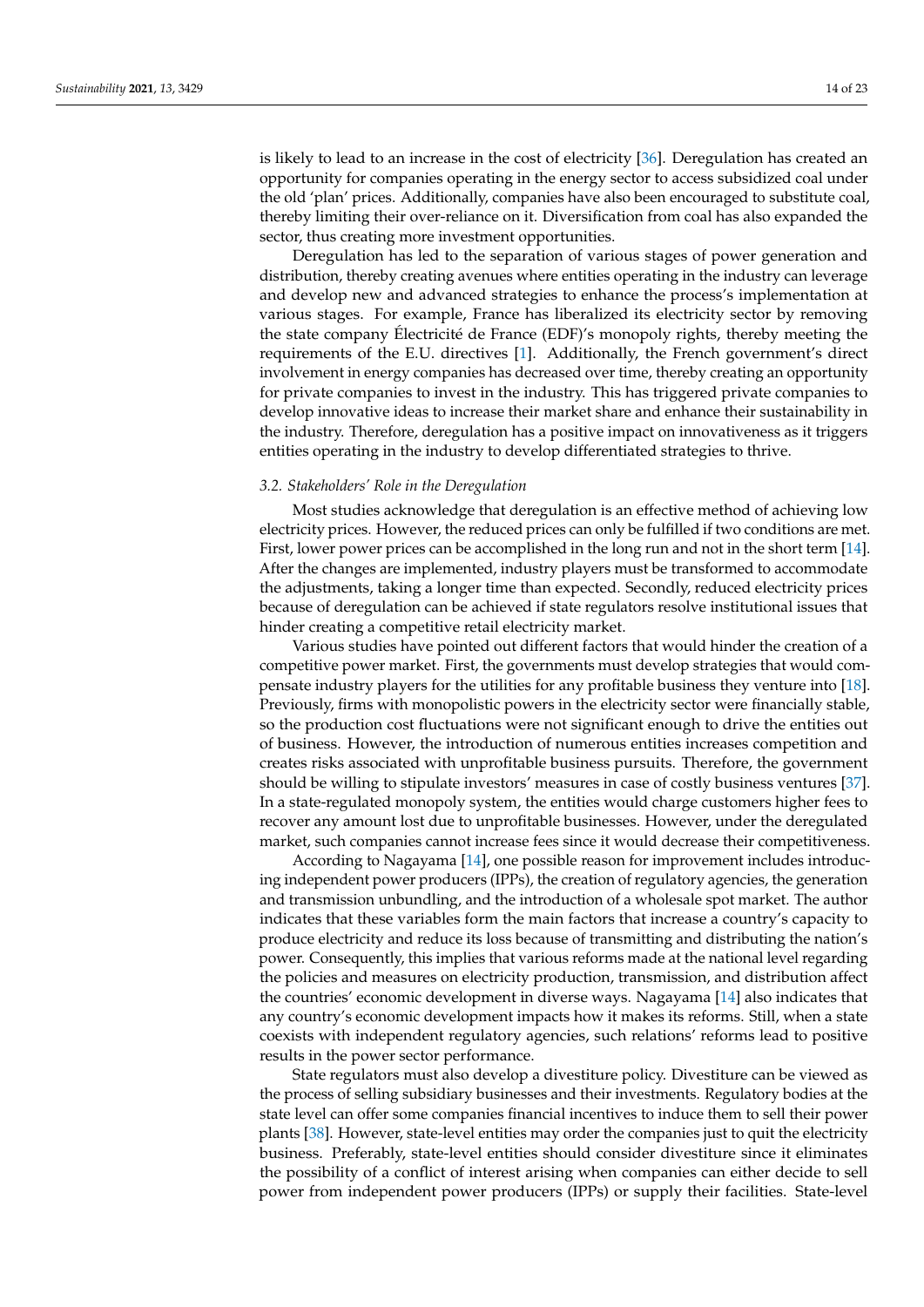entities should consider working with companies that own no power plants since they have been shown to have the cheapest energy available in the market instead of those with power plants.

Additionally, state-level entities should develop strategies that would create mandated rate cuts. The main aim of introducing competition in the industry is to ensure that electricity price is reduced in the long run. Therefore, to ensure that electricity price is kept down, the regulators should introduce price cuts, thereby justifying consumers' restructuring efforts [\[39\]](#page-21-21). However, regulators should consider various stakeholders' views since price cuts can reduce incentives for consumers to move to another service provider, thereby discouraging investors and suppliers from entering the market.

Deregulation can also be successful if regulators can improve and maintain the power grid's stability. Electricity has emerged as a utility resource and a security concern since the breakdown in electricity supply in the world today can lead to serious adverse effects, including loss of life [\[1\]](#page-20-0). However, electricity cannot be stored for future use and; therefore, companies should implement strategies to ensure the continuous provision of electricity. Some regulators at the state level have created Regional Transmission Organizations (RTOs), which are responsible for adjusting electricity supply to ensure an equal change in demand. The development of these organizations is a significant step in providing regulation of the electricity market.

#### *3.3. Effects of Deregulation on Prices*

Based on reviewers' feedback, this research expanded the literature evidence and analysis about the effects of deregulation on price, as it is a significant effect, enriching this study's findings. Due to the process of deregulation, today's electric power industry is undergoing many radical changes. Traditionally, in many countries, electrical power networks have been organized in a single vertically integrated organization to provide consumers with electrical power based on service costs. In recent years; however, many countries have adopted or are introducing a deregulated free-market sector. According to Wei-Jen Lee [\[40\]](#page-21-22): Within the energy industry and manufacturing networks' operation, deregulation would have profound and substantial consequences for technology. Industrial sectors; therefore, need to re-evaluate possible impacts and operating strategies in a deregulated environment.

According to Burin [\[41\]](#page-21-23), new opportunities for generating electricity have arisen to satisfy rising demand. The liberalization of many electricity markets worldwide has contributed to the global challenges of addressing the need for greater competitiveness in the supply of critical electrical infrastructure [\[42\]](#page-21-24). Another study shows that, regarding Brazil's customers, there are two contracting models: The controlled system, in which contracts are set out through government decree; and the free environment, in which contracts are rendered freely by the parties concerned. When migrating from the controlled environment to the free environment becomes beneficial, customers should know how to do so. The study [\[43\]](#page-21-25) seeks to understand how capitalist ideas have managed to capture room in the Brazilian economy's leading thinking. According to the report, electricity sector transformations were driven by the business model's crisis, which introduced the Brazilian hybrid model between 2003 and 2016.

According to Borenstein [\[44\]](#page-21-26), the United States electric industry is estimated to be worth over USD 220 billion. For a long time, the industry has been referred to as the last great government-sanctioned monopoly. However, efforts to deregulate the industry have been implemented in various states. Advocates who support deregulation have claimed that it would lower the price of electricity and expand electricity services. The results obtained from multiple states that have enacted deregulation measures are; however, mixed. Deregulation has resulted in increased electricity prices, increased demand, and reduced supply. For example, electricity bills increased by 55% for Ameren customers in 2007, compared to 26% for Commonwealth Edison customers [\[44\]](#page-21-26). Although the resultant effects of deregulation on electricity prices have not been consistent, many regions that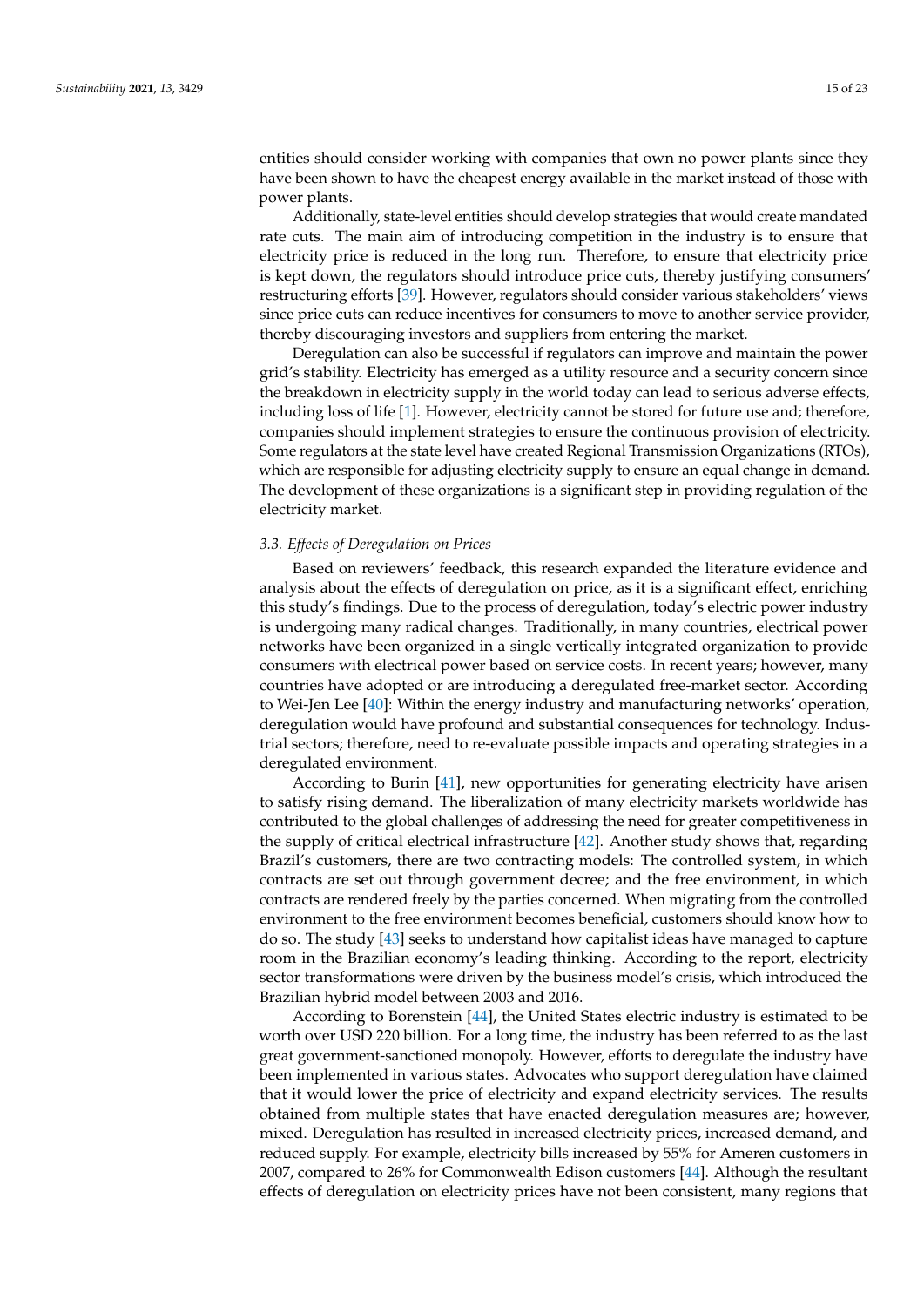have implemented deregulation measures have experienced an increase in electricity prices in the short-term.

However, most studies showed a relationship between deregulation and the price of electricity. Implementing deregulation policies could be to reduce the price of electricity for households and companies [\[45\]](#page-21-27). However, most studies showed that electricity prices only reduced in the short run and reverted to the previous price in the long term. This can be attributed to the fact that numerous factors influence higher power prices, including the cost of production, connectivity issues, and changes in technology, among others. Therefore, changing legal policies and frameworks only reduces the price of power by a limited proportion.

On the other hand, publicly funded energy efficiency programs have grown in number, size, and scope in the past two decades. However, Horowitz [\[46\]](#page-21-28) shows how combined effects of public programs have reduced commercial sector retail electricity sales. Another study [\[47\]](#page-21-29) discusses the energy sector reform program in Ontario, Canada. Ontario's retail and wholesale energy markets were opened to competition in 2002, with retail price levels that consumers had never previously encountered. In December 2002, the provincial government froze retail rates of electricity, covering approximately half of Ontario's electricity consumption. While the weather played a significant role in driving prices, other factors such as market design problems, market rules, and market structure; also played an important role.

#### *3.4. Effects of Deregulation on Opening-Up of the Market*

Implementing deregulation policies has both positive and negative effects on the energy market. First, deregulation eliminates various entry barriers, allowing smaller companies to operate in the industry [\[48\]](#page-21-30). Removing entry barriers also fosters innovation, as smaller companies implement new technologies to compete effectively with larger companies. The free market created through deregulation sets the prevailing prices, thereby promoting growth.

Additionally, deregulation improves corporate efficiency as companies strive to attract more customers. Additionally, deregulation reduces the operational costs of the companies, thereby boosting their effectiveness. In the United States alone, regulation has cost USD 2 trillion [\[49\]](#page-21-31). Therefore, deregulation allows companies to invest their capital in plants and equipment instead of complying with federal rules. However, deregulation was viewed as having adverse effects on the industry due to various factors. First, deregulation exposes more customers to fraud and excessive risks as companies gain more freedom to make decisions, leading to reduced supervision. Deregulation also increases asset bubbles, which results in an increased risk of recessions and crises.

Most studies showed a positive relationship between deregulation and opening-up of the power market. Before deregulation, a limited number of companies operated the industry as countries implemented strict policies to restrict the number of organizations operating in the industry. However, deregulation opened the market by creating opportunities for other firms to operate in the sector to reduce power prices and increase connectivity. More firms have since invested in the industry, thereby reducing the pressure that existed in the industry due to the monopoly market.

Another study [\[50\]](#page-21-32) presents benefits for integration in deregulated power markets. The wind energy system models depend on wind resources and the returns of the economic market. The paper focuses on identifying sub-problems such as the variability of the local power system and wind resource, which are challenging to model. However, wind energy cost models and market risk mitigation strategies can bring social impact and energy security compliance from large-scale wind integration.

Based on reviewers' comments, this research focused on deregulation of other market structure types, such as distributed generation, which is becoming particularly crucial in the electricity system due to its high efficiency in processes, its low investment cost, modular capacity, and ability to take advantage of renewable resources. However, after reviewing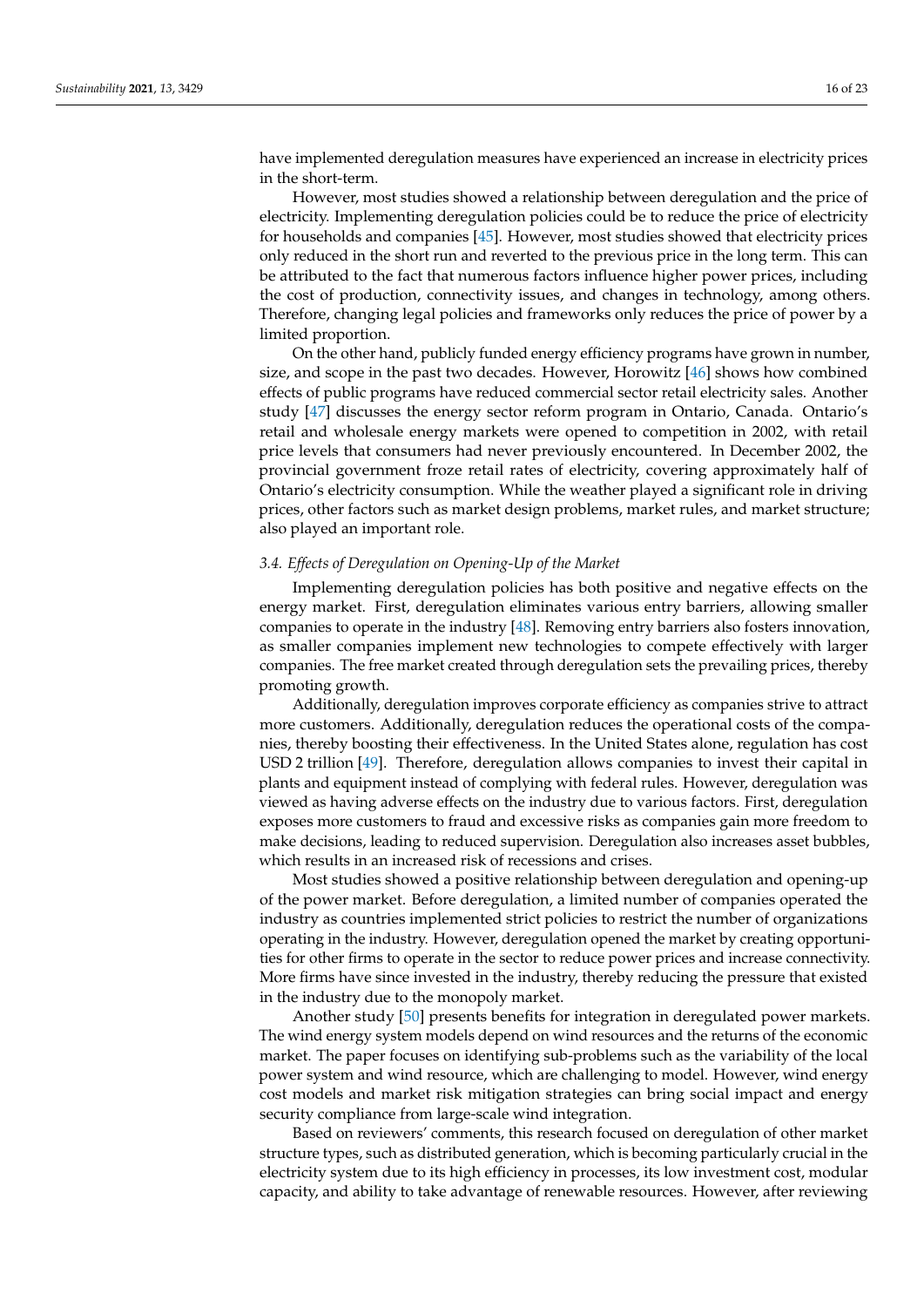the literature, the implementation of distributed generation in distribution networks could be complicated by various factors such as regulatory requirements, and lack of financially viable schemes. The complexities and risks in energy markets could further complicate the distributed generation planning, creating uncertainty in conventional planning methods.

#### *3.5. Effects of Deregulation on Competitiveness*

Deregulation has a significant relationship with competition. Deregulation creates opportunities for more companies to thrive in the industry; hence existing companies must develop unique strategies to ensure their survival [\[51\]](#page-22-0). Companies' productivity increases when firms improve their performance, which only takes place when there is competition. Companies are obliged to renounce high rents and cut costs, thereby increasing their static efficiency. Static efficiency; however, boosts productivity only in the short-term. Longterm gains can only be guaranteed from dynamic efficiency [\[52\]](#page-22-1). Competition enhances dynamic ability in two main ways. First, competition increases the incentive to innovate. Firms operating in the electricity sector strive to adopt advanced technology to improve their performance. Secondly, competition accelerates creative destruction. Regulations and policies implemented in the energy sector regulate the entry of new firms into the industry. However, deregulation creates room for other companies, thereby increasing the knowledge pool. Therefore, firms can learn from each other and adopt similar strategies.

First, deregulation introduced stiff competition in the industry. In China, the State Power Corporation (SPC) controlled over 70% of the total energy production before the deregulation process [\[50\]](#page-21-32). However, after the deregulation process, SPC accounted for 40% of the total generation capacity, while other computing companies produced a different proportion. Deregulation led to an increase in independent power producers (IPPs), which were formed to boost power generation and enhance affordable connectivity. Some of the firms, formerly subsidiaries of SPC, transformed into listed shareholder companies to take advantage of the increased market for power.

Most studies considering the current research showed a positive relationship between deregulation policies and competition in the power sector. Deregulation is implemented to increase the number of players in the energy industry and transform it from a monopoly to a perfect competition market [\[53\]](#page-22-2). Therefore, in most cases, more than one company is engaged in producing and distributing power after implementing deregulation policies. The increase in firms operating in the power industry increases competition as each entity strives to increase its profitability and the number of customers they serve.

# *3.6. Effects of Deregulation on Innovation*

Regulation of the electricity industry has revolutionized innovation, as companies operating in the industry strive to adopt new measures to enhance their competitive edge. Companies have adopted innovations through two significant factors [\[54\]](#page-22-3). First, companies' innovativeness has increased in terms of input, whereby they have increased expenditure on research and development. Second, innovativeness is evidenced in output as companies have increased expenditure on patents.

Deregulation has also impacted the technologies used to generate and supply power. Due to deregulation measures, companies have resorted to advanced technologies to attract more customers and serve them better, thereby increasing their market share. For example, some companies operating in the power industry have been utilizing social media platforms to respond to customer inquiries and have launched mobile applications to carry out utility transactions. For example, Duke Energy, a significant player in the United States' electricity industry, implemented Smart Meters [\[55\]](#page-22-4). By adopting Smart Meters, the company gave its customers access to more information concerning their household energy usage, thereby encouraging them to implement power-saving strategies. Additionally, Smart Meter technology enabled the company to monitor the grid in realtime and re-route power, reducing the chances of a power outage [\[56\]](#page-22-5). Additionally, digital smart-grid enabled the company to be more efficient since Smart Meters could be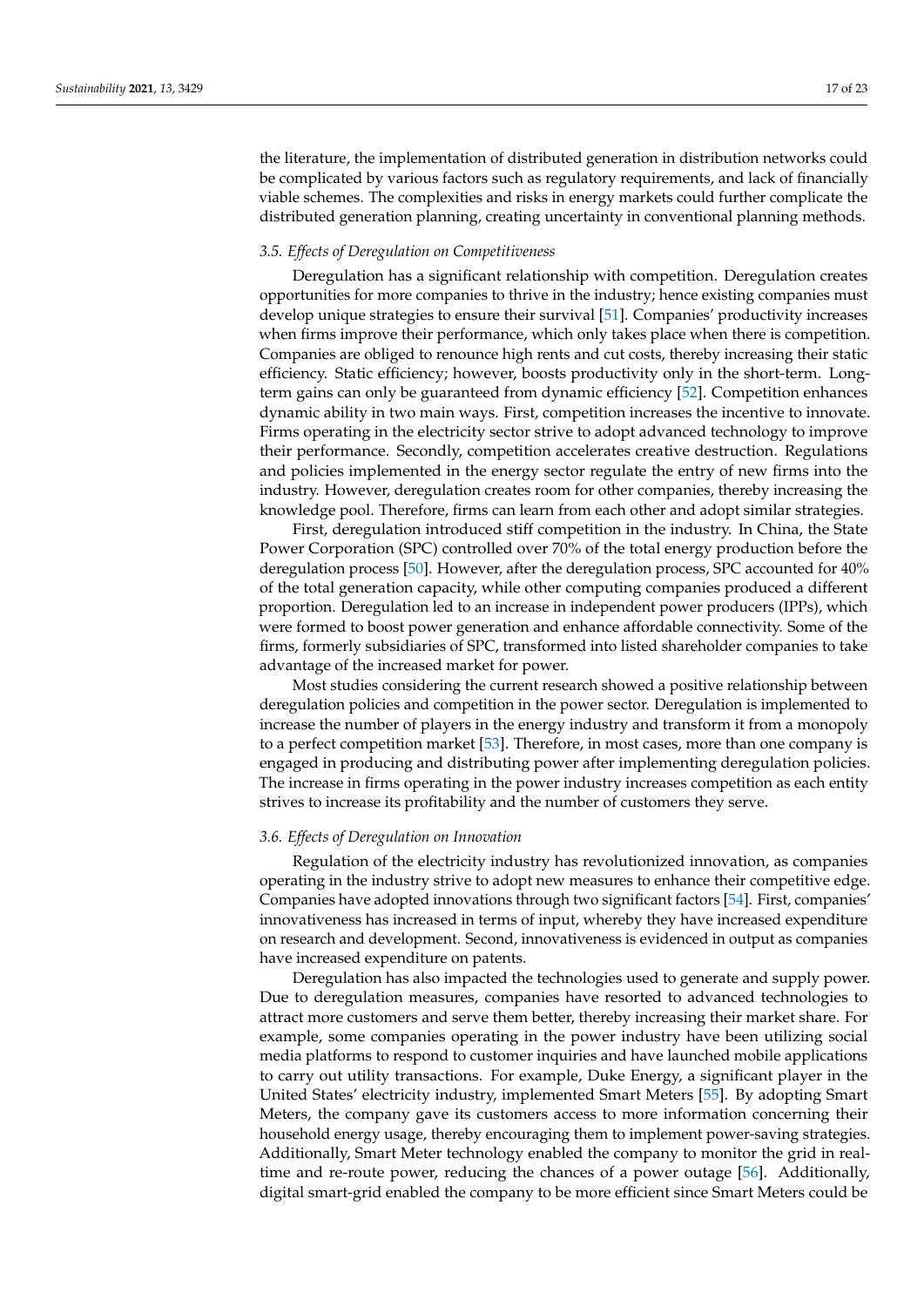connected to renewable sources like wind and solar energy, thereby providing clean energy to customers.

Innovation aiming at advocating renewable sources of energy also received considerable attention. Deregulation aims at developing reliable, affordable, and clean energy for customers located in different parts of the country. For regulators to meet these standards, the parties involved must create innovative policies and measures to ensure that industry players consider the effects of deregulation on prices and cost efficiency [\[57\]](#page-22-6). Deregulation increases competitiveness and; therefore, companies operating in the industry view innovation as a tool to differentiate themselves from their rivals [\[30\]](#page-21-12).

As evidenced by the articles reviewed, technology has been positively transformed because of deregulation. For example, Gao, H. [\[53\]](#page-22-2) evaluated how deregulation has affected China's electricity industry. According to the article, technology has transformed the landscape for utilities from generation to consumption of power. The study observed that deregulation had enabled power companies to venture into technologies related to power. For example, companies in the Chinese power industry have invented batteries that can be utilized in various activities, including load shifting, frequency regulation, and localized reserves.

None of the articles reviewed showed that deregulation had affected technology negatively.

### *3.7. Government and Political Environment in Support of Electricity Sector Deregulation.*

The government is an essential agent in the political environment of the electricity sector deregulation. It could play an essential role environment in support of electricity sector deregulation in developed countries, economies in transition, and developing countries. After reviewing the literature, regarding the political agenda, some developing countries are still dependent on fossil fuels. Others have moved to hydroelectric power generation plants, and only a few cases are fostering renewable energy. However, some developing countries are deregulating the energy sector. It is evident from the literature that having an autonomous regulator with more stringent regulation is essential for developing countries to improve efficiency and ensure that producers and the government are not the only ones benefiting from privatization. On the other hand, since 1990, most developed countries began to deregulate their energy sector to focus on the market-oriented power sector. While most developed countries moved their political agenda away from fossil fuels and are adopting renewable energy, they have opened their market to the private sector and received investment to improve competitiveness, technology development, and innovation.

#### <span id="page-17-0"></span>**4. Conclusions**

This article aimed to determining the economic effect of the deregulation of the energy sector on electricity. To achieve the research aim, the general objective was to analyze the relevant literature, evaluating the processes of deregulation policies, exploring the impacts of deregulation, analyzing the role of deregulation policies, and identify ways to improve the energy sector's policies.

Citing and reviewing previous studies is the basis of this literature review and provides the analytical framework for this research. While the outcomes of studies are clarified and show the connectivity with other studies. The study findings must be seen considering limitations; there was a lack of prior studies on the soundness of scientific literature on the topic of energy reform, regulation, and energy sector deregulation.

Through a literature review, the study evaluated how deregulation has affected innovation, the creation of an open market, power prices, and competitiveness. In conclusion, reforms in the energy sector rely heavily on the nation's politics, initial conditions of power transformation, and policies that guide such changes, technological states, and focusing on the most critical sectors of the economy without ignoring those perceived to be less significant.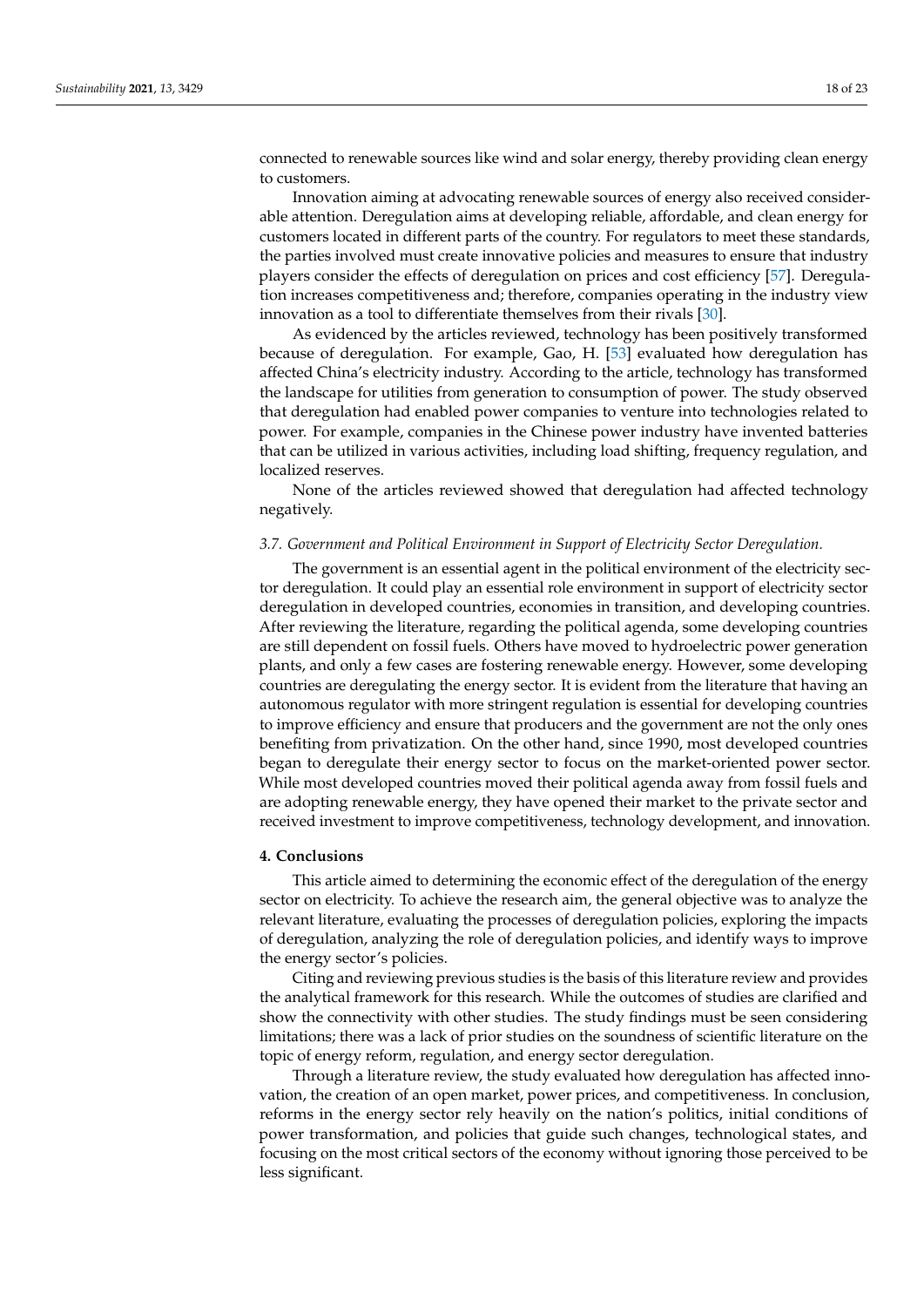Deregulation in the power sector can be viewed as measures implemented by regulation agencies like government entities to remove restrictions, thereby increasing competition in the market and decreasing the cost of power for consumers. Technology plays a significant role in deregulation efforts, as entities that operate in the industry after implementing the deregulation measures strive to adopt new and advanced technologies to enhance their competitiveness. Various countries worldwide have been implementing deregulation policies to stabilize electricity prices and distribute powers to a few entities that regulate power connectivity.

A systematic review approach was adopted, whereby qualitative and quantitative studies were analyzed. The results showed that most of the studies proved that deregulation policies have increased competition in the market by creating an opportunity for other companies to enter the sector. Additionally, it was evident that regulation has resulted in increased innovativeness as firms develop new ideas and policies to thrive in the competitive market. The results also showed that deregulation had opened the market by encouraging more investors to venture into the industry and attracting start-up companies involved in at least one of the power production processes or connectivity. However, regarding prices, the research showed that deregulation policies do not guarantee a reduction in prices. Most of the time, power price reduction occurs in the long run instead of the short run.

The results also showed that government-led deregulation policies are more effective than systemic-led or market-led interventions. Therefore, for the government policies to be effective, it is recommended that the government collaborate with other stakeholders in the energy sector.

On the other hand, the results indicate that cross-subsidies and pricing mechanisms changed on implementing reforms. The main reason for changes in pricing is the implementation of a regulating policy on tariff rationalization. Market-based measures are not yet as effective, which involves several changes before competitive elements become an integral part. The results also revealed that changes due to the deregulation had increased the efficiency and profitability in this area, even though productivity gains generally may not reach the end-users. It is evident from the literature that having an autonomous regulator with more stringent regulation is essential for developing countries to improve efficiency and ensure that producers and the government are not the only ones benefiting from privatization. Concerning this, in the policy's implementation, the government should create an autonomous regulator and tariff rationalization for deregulation policies' positive impact. In addition to this, the deregulation policy needs to be deciphered considering how the government has partnerships working to invest resources in organizing appropriations and provide incentives for state governments to achieve specific predefined goals.

It has been found that electricity reforms cause poverty alleviation precisely when the poor have access to electricity. This suggests that reforms must be limited to meet the poor's energy needs, which could improve the poor's welfare. Nevertheless, to cater to the policy's poor energy needs, the nature of the regulation plays a crucial role. Therefore, the policy regulation and regulatory framework should strike a balance between the economic efficiency and equity impact of deregulation policy.

In the future, further research can be carried out to investigate further the development of the framework for public deregulation policy. The results obtained can be utilized by various stakeholders in the energy sector, including power companies, policymakers, and government officials responsible for energy. Furthermore, this article only provides an assessment of the economic impacts of deregulation. Therefore, considering this research, in the future, more research can be conducted to analyze the impact of deregulation on other aspects such as the environment. Future research would be relevant to evaluate further the necessary measures that should be implemented to guarantee a reduction in power prices after deregulation is carried out.

**Author Contributions:** P.D.N.-P., A.L. and J.C.S.-E. contributed to the design and implementation of the research, to the analysis of the results and the writing of the manuscript. All authors have read and agreed to the published version of the manuscript.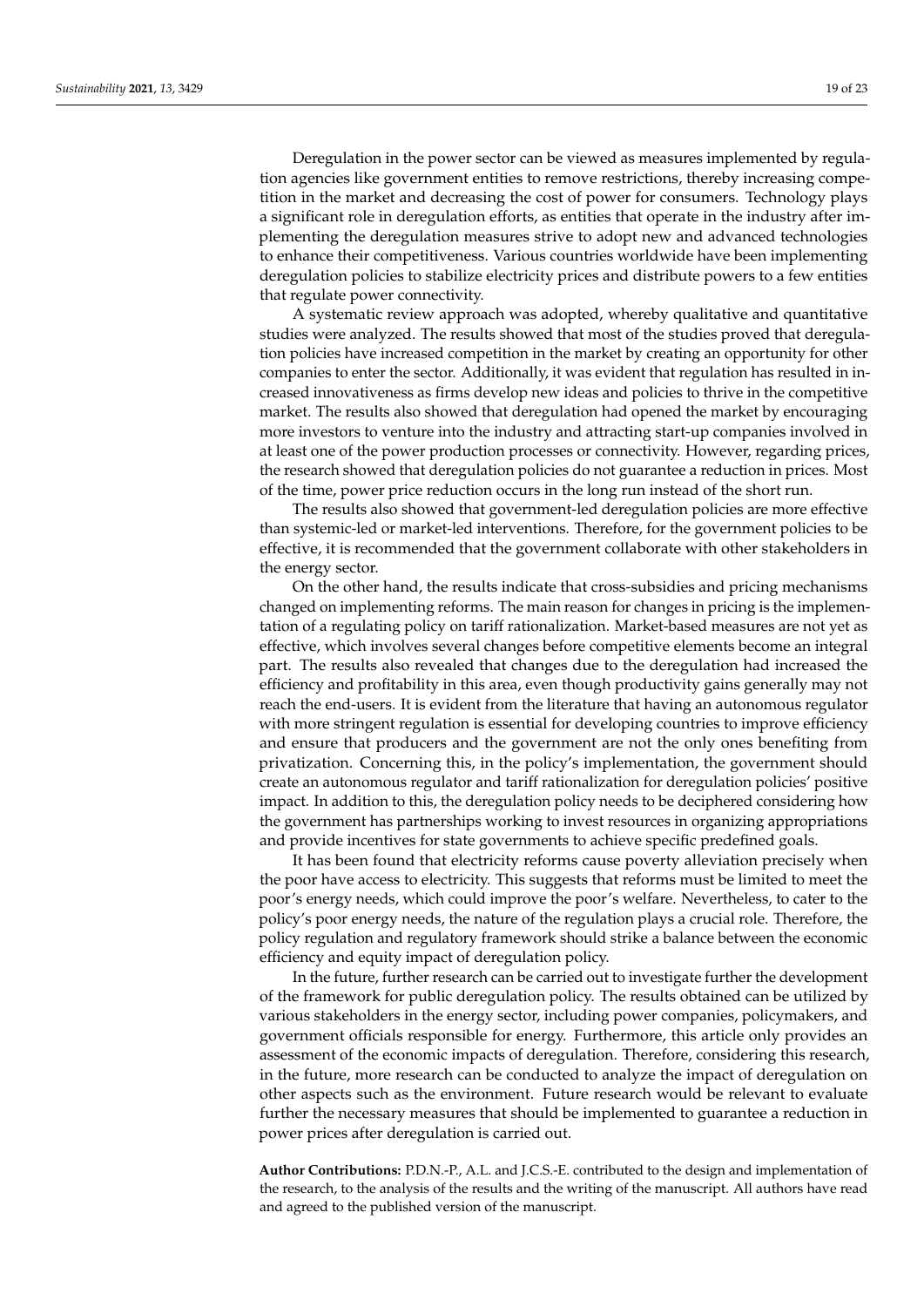**Funding:** This research received no external funding.

**Institutional Review Board Statement:** Not applicable.

**Informed Consent Statement:** Informed consent was obtained from all subjects involved in the study.

**Data Availability Statement:** Data sharing not applicable. No new data were created or analyzed in this study. Data sharing is not applicable to this article.

**Conflicts of Interest:** The authors declare no conflict of interest.

#### <span id="page-19-0"></span>**Appendix A. Evidence Studies**

Alcázar, L.; Nakasone, E.; Torero, M. *Provision of Public Services and Welfare of the Poor: Learning from an Incomplete Electricity Privatization Process in Rural Peru*; Research Network Working Paper No. R-526; Inter-American Development Bank: Washington, DC, USA, 2007. doi:10.1094/PDIS-91-4-0467B.

Andres, L.; Guasch, J.L.; Lopez Azumendi, S. *Regulatory Governance and Sector Performance: Methodology and Evaluation for Electricity Distribution in Latin America*; The World Bank: Washington, DC, USA, 2008.

Babatunde, M.A. Keeping the Lights on in Nigeria: Is Power Sector Reform Sufficient? *J. Afr. Bus.* **2011**, *12*, 368–386, doi:10.1080/15228916.2011.621826.

Bhattacharyya, S.C. Power sector reform in South Asia: Why slow and limited so far? *Energy Policy* **2007**, *35*, 317–332, doi:10.1016/j.enpol.2005.11.028

Burin, H.P.; Siluk, J.S.; Rediske, G.; Rosa, C.B. Determining Factors and Scenarios of Influence on Consumer Migration from the Regulated Market to the Deregulated Electricity Market. *Energies* **2021**, *14*, 65

Campos, A.F.; da Silva, N.F.; Pereira, M.G.; Siman, R.R. Deregulation, flexibilization and privatization: Historical and critical perspective of the Brazilian electric sector. *Electr. J.* **2020**, *33*, 106796.

Chatterjee, E. The politics of electricity reform: Evidence from West Bengal, India. *World Dev.* **2018**, *104*, 128–139, doi:10.1016/j.worlddev.2017.11.003.

Chinmoy, L.; Iniyan, S.; Goic, R. Modeling wind power investments, policies and social benefits for deregulated electricity market—A review. *Appl. Energy* **2019**, *242*, 364–377.

Chong, A.; López-De-Silanes, F. Privatization in Latin America: What Does the Evidence Say? *Economía* **2004**, *4*, 37–111, doi:10.1353/eco.2004.0013.

Dornan, M. Reform despite politics? The political economy of power sector reform in Fiji, 1996–2013. *Energy Policy* **2014**, *67*, 703–712, doi:10.1016/j.enpol.2013.11.070.

Du, L.; Mao, J.; Shi, J. Assessing the impact of regulatory reforms on China's electricity generation industry. *Energy Policy* **2009**, *37*, 712–720, doi:10.1016/j.enpol.2008.09.083

Eberhard, A.; Gratwick, K.; Morella, E.; Antmann, P. Independent Power Projects in Sub-Saharan Africa: Investment trends and policy lessons. *Energy Policy* **2017**, *108*, 390–424, doi:10.1016/j.enpol.2017.05.023.

Edomah, N. Modelling Future Electricity: Rethinking the Organizational Model of Nigeria's Electricity Sector. *IEEE Access* **2017**, *5*, 27074–27080, doi:10.1109/ACCESS.2017.2769338.

Estache, A.; Rossi, M.A. Do regulation and ownership drive the efficiency of electricity distribution? Evidence from Latin America. *Econ. Lett.* **2005**, *86*, 253–257, doi:10.1016/j.econlet.2004.07.016.

Gao, H.; van Biesebroeck, J. Effects of Deregulation and Vertical Unbundling on the Performance of China's Electricity Generation Sector. *J. Ind. Econ.* **2014**, *62*, 41–76, doi:10.1111/joie.12034.

Han, W.; Jiang, K.; Fan, L. Reform of China's electric power industry: facing the market and competition. *Int. J. Glob. Energy Issues* **2005**, *23*, 188, doi:10.1504/ijgei.2005.006887.

Horowitz, M. Electricity Intensity in the Commercial Sector: Market and Public Program Effects. *Energy J.* **2004**, *25*, 115–137.

Kapika, J.; Eberhard, A. *Power-Sector Reform and Regulation in Africa*; HSRC Press: Cape Town, South Africa, 2013.

Kayo, D. Power sector reforms in Zimbabwe: Will reforms increase electrification and strengthen local participation? *Energy Policy* **2002**, *30*, 959–965, doi:10.1016/s0301-4215(02)00050-2.

Khan, A.J. The Comparative Efficiency of Public and Private Power Plants in Pakistan's Electricity Industry. *Lahore J. Econ.* **2014**, *19*, 1–26, doi:10.35536/lje.2014.v19.i2.a1.

Malgas, I.; Eberhard, A. Hybrid power markets in Africa: Generation planning, procurement and contracting challenges. *Energy Policy* **2011**, *39*, 3191–3198, doi:10.1016/j.enpol.2011.03.004

Millán, J. Power sector reform in Latin America: Accomplishments, failures and challenges. *Econ. Political Wkly.* **2005**, 5291–5301.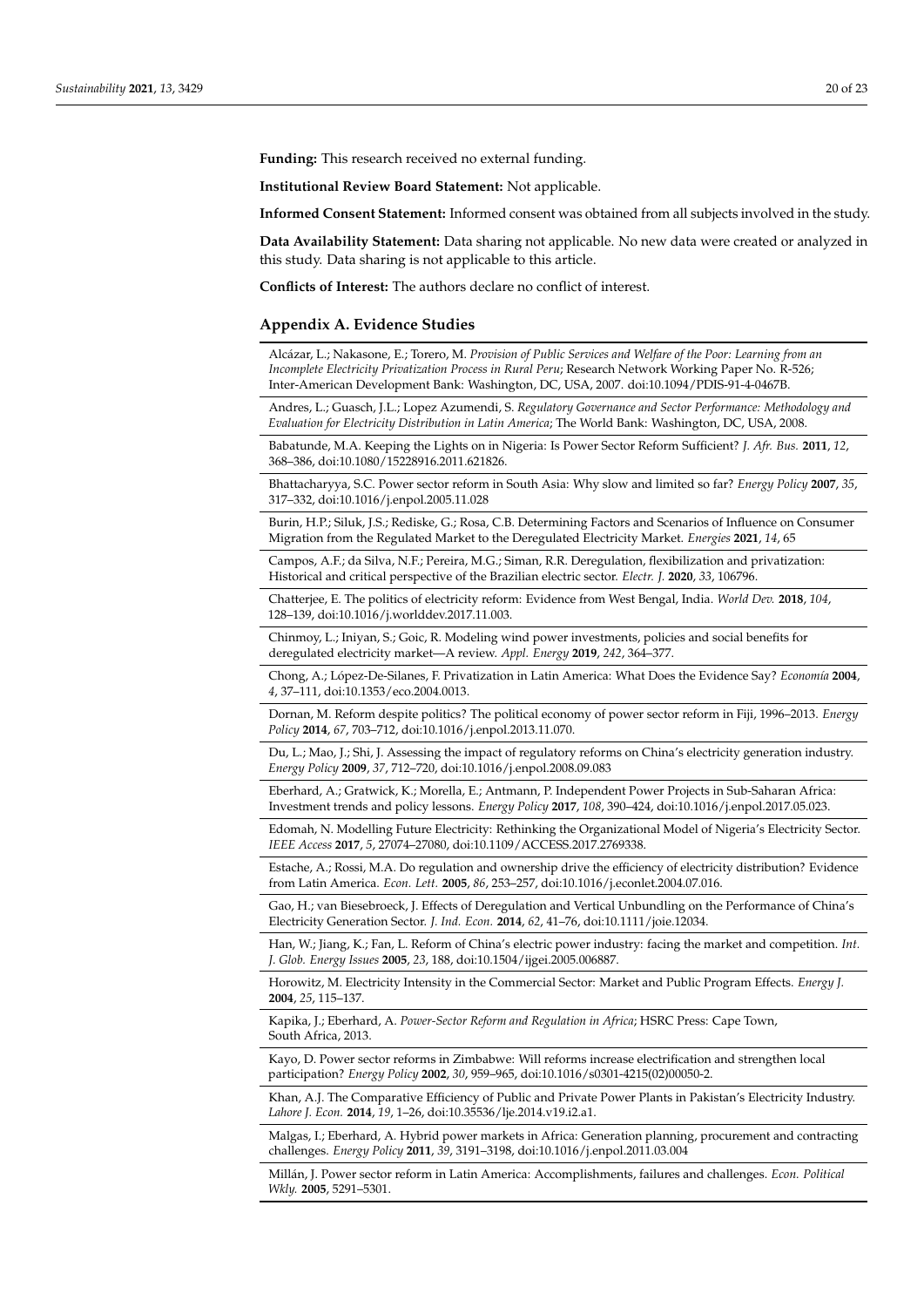Nagayama, H. Impacts on investments, and transmission/distribution loss through power sector reforms. *Energy Policy* **2010**, *38*, 3453–3467, doi:10.1016/j.enpol.2010.02.019.

Nagayama, H.; Kashiwagi, T. Evaluating electricity sector reforms in Argentina: Lessons for developing countries? *J. Clean. Prod.* **2007**, *15*, 115–130, doi:10.1016/j.jclepro.2005.11.056.

Nair, S. Electricity Regulation in India. *Margin: J. Appl. Econ. Res.* **2008**, *2*, 87–144, doi:10.1177/097380100700200103.

Nepal, R.; Jamasb, T. Reforming small electricity systems under political instability: The case of Nepal. *Energy Policy* **2012**, *40*, 242–251.

Orion, B. Transmission in Transition: Analyzing California's Proposed Electricity Transmission Regulatory Reforms. *Hastings LJ* **2004**, *56*, 343.

Pineau, P.O. Transparency in the dark: An assessment of the Cameroonian electricity sector reform. *Int. J. Glob. Energy Issues* **2005**, *23*, 133, doi:10.1504/ijgei.2005.006875.

Pollitt, M. Electricity reform in Argentina: Lessons for developing countries. *Energy Econ.* **2008**, *30*, 1536–1567, doi:10.1016/j.eneco.2007.12.012.

Pollitt, M. Electricity Reform in Chile. Lessons for Developing Countries. *Compet. Regul. Netw. Ind.* **2004**, *5*, 221–262, doi:10.1177/178359170400500301.

Trebilcock, M.; Hrab, R. Electricity Restructuring in Ontario. *Energy J.* **2005**, 26, 123–146.

Lee, W.-J.; Lin, C.H.; Swift, K.D. Wheeling charge under a deregulated environmentsustainability-110844. *IEEE Trans. Ind. Appl.* **2001**, 37, 178–183, doi:10.1109/28.903144.

Williams, J.; Ghanadan, R. Electricity reform in developing and transition countries: A reappraisal. *Energy* **2006**, *31*, 815–844, doi:10.1016/j.energy.2005.02.008.

Wren-Lewis, L. Do Infrastructure Reforms Reduce the Effect of Corruption? Theory and Evidence from Latin America and the Caribbean. *World Bank Econ. Rev.* **2013**, *29*, 353–384, doi:10.1093/wber/lht027.

Zhang, Y.F.; Parker, D.; Kirkpatrick, C. Competition, regulation and privatisation of electricity generation in developing countries: Does the sequencing of the reforms matter? *Q. Rev. Econ. Financ.* **2005**, *45*, 358–379, doi:10.1016/j.qref.2004.12.009.

# **References**

- <span id="page-20-0"></span>1. Urpelainen, J.; Yang, J. Global patterns of power sector reform, 1982–2013. *Energy Strat. Rev.* **2019**, *23*, 152–162. [\[CrossRef\]](http://doi.org/10.1016/j.esr.2018.12.001)
- <span id="page-20-1"></span>2. Özden-Schilling, C. The infrastructure of markets: From electric power to electronic data. *Econ. Anthr.* **2016**, *3*, 68–80. [\[CrossRef\]](http://doi.org/10.1002/sea2.12045)
- <span id="page-20-2"></span>3. Chen, T.; Alsafasfeh, Q.; Pourbabak, H.; Su, W. The Next-Generation U.S. Retail Electricity Market with Customers and Prosumers—A Bibliographical Survey. *Energies* **2017**, *11*, 8. [\[CrossRef\]](http://doi.org/10.3390/en11010008)
- <span id="page-20-3"></span>4. Cofala, J. Energy reform in Central and Eastern Europe. *Energy Policy* **1994**, *22*, 486–498. [\[CrossRef\]](http://doi.org/10.1016/0301-4215(94)90068-X)
- <span id="page-20-4"></span>5. Brockschink, S.R.; Gurney, J.H.; Seely, D.B. Hydroelectric power generation. In *Electric Power Generation, Transmission, and Distribution*; CRC Press: Boca Raton, FL, USA, 2018.
- <span id="page-20-5"></span>6. Coricelli, F.; Cukierman, A.; Dalmazzo, A. Monetary institutions, monopolistic competition, unionized labor markets and economic performance. *Scand. J. Econ.* **2006**, *108*, 39–63. [\[CrossRef\]](http://doi.org/10.1111/j.1467-9442.2006.00441.x)
- <span id="page-20-6"></span>7. Rudnick, H.; Zolezzi, J. Electric sector deregulation and restructuring in Latin America: Lessons to be learnt and possible ways forward. *IEEE Proc. Gener. Transm. Distrib.* **2001**, *148*, 180. [\[CrossRef\]](http://doi.org/10.1049/ip-gtd:20010230)
- <span id="page-20-7"></span>8. Orion, B. Transmission in Transition: Analyzing California's Proposed Electricity Transmission Regulatory Reforms. *Hastings LJ* **2004**, *56*, 343.
- <span id="page-20-8"></span>9. Schuelke-Leech, B.-A.; Barry, B.; Muratori, M.; Yurkovich, B. Big Data issues and opportunities for electric utilities. *Renew. Sustain. Energy Rev.* **2015**, *52*, 937–947. [\[CrossRef\]](http://doi.org/10.1016/j.rser.2015.07.128)
- <span id="page-20-9"></span>10. Zhang, Y.; Parker, D.; Kirkpatrick, C. Competition, regulation and privatisation of electricity generation in developing countries: Does the sequencing of the reforms matter? *Q. Rev. Econ. Financ.* **2005**, *45*, 358–379. [\[CrossRef\]](http://doi.org/10.1016/j.qref.2004.12.009)
- <span id="page-20-16"></span>11. Nair, S. Electricity Regulation in India. *Margin J. Appl. Econ. Res.* **2008**, *2*, 87–144. [\[CrossRef\]](http://doi.org/10.1177/097380100700200103)
- <span id="page-20-10"></span>12. Zhang, Y.-F.; Parker, D.; Kirkpatrick, C. Electricity sector reform in developing countries: An econometric assessment of the effects of privatization, competition and regulation. *J. Regul. Econ.* **2008**, *33*, 159–178. [\[CrossRef\]](http://doi.org/10.1007/s11149-007-9039-7)
- <span id="page-20-11"></span>13. Pollitt, M. Electricity reform in Argentina: Lessons for developing countries. *Energy Econ.* **2008**, *30*, 1536–1567. [\[CrossRef\]](http://doi.org/10.1016/j.eneco.2007.12.012)
- <span id="page-20-12"></span>14. Nagayama, H. Impacts on investments, and transmission/distribution loss through power sector reforms. *Energy Policy* **2010**, *38*, 3453–3467. [\[CrossRef\]](http://doi.org/10.1016/j.enpol.2010.02.019)
- <span id="page-20-13"></span>15. Calle, F.R.; Ramalho, E.; Andrade, M.; Cortez, L. Privatisation of the Brazilian electricity industry: Opportunities and pitfalls. *Int. J. Glob. Energy Issues* **2002**, *17*, 266. [\[CrossRef\]](http://doi.org/10.1504/IJGEI.2002.000944)
- <span id="page-20-14"></span>16. Ioppolo, G.; Cucurachi, S.; Salomone, R.; Saija, G.; Shi, L. Sustainable Local Development and Environmental Governance: A Strategic Planning Experience. *Sustainability* **2016**, *8*, 180. [\[CrossRef\]](http://doi.org/10.3390/su8020180)
- <span id="page-20-15"></span>17. Panda, A.K. Restructuring and Performance in India's Electricity Sector. Ph.D. Thesis, University of Southern California, Los Angeles, CA, USA, 2002.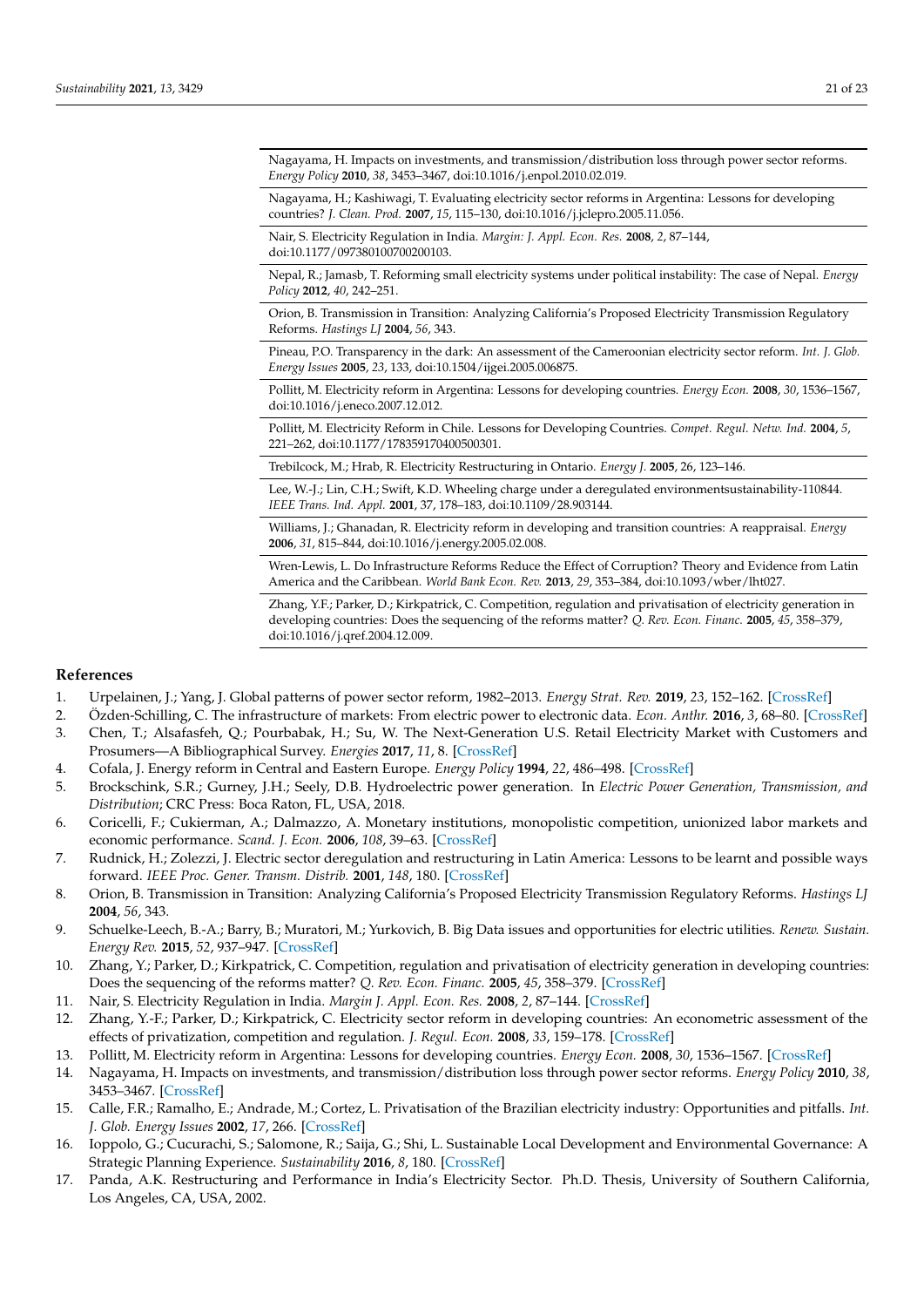- <span id="page-21-0"></span>18. Nagayama, H.; Kashiwagi, T. Evaluating electricity sector reforms in Argentina: Lessons for developing countries? *J. Clean. Prod.* **2007**, *15*, 115–130. [\[CrossRef\]](http://doi.org/10.1016/j.jclepro.2005.11.056)
- <span id="page-21-1"></span>19. Ogunleye, E.K. Political Economy of Nigerian Power Sector Reform. In *The Political Economy of Clean Energy Transitions*; Arent, D., Ed.; Oxford University Press: Oxford, UK, 2017; pp. 391–409.
- <span id="page-21-2"></span>20. Pineau, P.-O. How sustainable is policy incoherence? A rationalist policy analysis of the Cameroonian electricity reform. *J. Clean. Prod.* **2007**, *15*, 166–177. [\[CrossRef\]](http://doi.org/10.1016/j.jclepro.2005.09.002)
- <span id="page-21-3"></span>21. Rosen, M.A.; Kishawy, H.A. Sustainable Manufacturing and Design: Concepts, Practices and Needs. *Sustainability* **2012**, *4*, 154–174. [\[CrossRef\]](http://doi.org/10.3390/su4020154)
- <span id="page-21-4"></span>22. Nielsen, J.Ø.; D'haen, S.A.L. Asking about climate change: Reflections on methodology in qualitative climate change research published in Global Environmental Change since Glob. *Environ. Chang.* **2014**, *24*, 402–409. [\[CrossRef\]](http://doi.org/10.1016/j.gloenvcha.2013.10.006)
- <span id="page-21-5"></span>23. Bergman, M.M. The Politics, Fashions, and Conventions of Research Methods. *J. Mix. Methods Res.* **2011**, *5*, 99–102. [\[CrossRef\]](http://doi.org/10.1177/1558689811408318)
- <span id="page-21-6"></span>24. Songvilay, L.; Insisienmay, S.; Turner, M. Trial and Error in State-Owned Enterprise Reform in Laos. *Asian Perspect.* **2017**, *41*, 239–262. [\[CrossRef\]](http://doi.org/10.1353/apr.2017.0012)
- <span id="page-21-7"></span>25. Victor, D.G. *The Effects of Power Sector Reform on Energy Services for the Poor*; Department of Economic and Social Affairs, Division for Sustainable Development: New York, NY, USA, 2005.
- <span id="page-21-8"></span>26. Williams, J.; Ghanadan, R. Electricity reform in developing and transition countries: A reappraisal. *Energy* **2006**, *31*, 815–844. [\[CrossRef\]](http://doi.org/10.1016/j.energy.2005.02.008)
- <span id="page-21-9"></span>27. Eberhard, A.; Gratwick, K.; Morella, E.; Antmann, P. Independent Power Projects in Sub-Saharan Africa: Investment trends and policy lessons. *Energy Policy* **2017**, *108*, 390–424. [\[CrossRef\]](http://doi.org/10.1016/j.enpol.2017.05.023)
- <span id="page-21-10"></span>28. Chong, A.; López-De-Silanes, F. Privatization in Latin America: What Does the Evidence Say? *Economía* **2004**, *4*, 37–111. [\[CrossRef\]](http://doi.org/10.1353/eco.2004.0013)
- <span id="page-21-11"></span>29. Kayo, D. Power sector reforms in Zimbabwe: Will reforms increase electrification and strengthen local participation? *Energy Policy* **2002**, *30*, 959–965. [\[CrossRef\]](http://doi.org/10.1016/S0301-4215(02)00050-2)
- <span id="page-21-12"></span>30. Nepal, R.; Jamasb, T. Reforming small electricity systems under political instability: The case of Nepal. *Energy Policy* **2011**, *40*, 242–251. [\[CrossRef\]](http://doi.org/10.1016/j.enpol.2011.09.062)
- <span id="page-21-13"></span>31. Maiti, C.K.; Sen, S.; Paul, A.K.; Acharya, K. First Report of Alternaria dianthicola Causing Leaf Blight on Withania somnifera from India. *Plant Dis.* **2007**, *91*, 467. [\[CrossRef\]](http://doi.org/10.1094/PDIS-91-4-0467B)
- <span id="page-21-14"></span>32. Gonzalez-Eiras, M.; Rossi, M.A. The Impact of Electricity Sector Privatization on Public Health. *SSRN Electron. J.* **2007**. [\[CrossRef\]](http://doi.org/10.2139/ssrn.1815900)
- <span id="page-21-15"></span>33. Klausner, M.D.; Litvak, K. What Economists Have Taught Us About Venture Capital Contracting. *SSRN Electron. J.* **2001**, 54–74. [\[CrossRef\]](http://doi.org/10.2139/ssrn.280024)
- <span id="page-21-16"></span>34. Kishimoto, J.; Goto, M.; Inoue, K. Do acquisitions by electric utility companies create value? Evidence from deregulated markets. *Energy Policy* **2017**, *105*, 212–224. [\[CrossRef\]](http://doi.org/10.1016/j.enpol.2017.02.032)
- <span id="page-21-17"></span>35. Cope, D. *Electricity Sector Deregulation in the APEC Region*; Asia-Pacific Energy Research Center, Institute of Energy Eco-Nomics: Tokyo, Japan, 2000.
- <span id="page-21-18"></span>36. Gholizad, A.; Ahmadi, L.; Hassannayebi, E.; Memarpour, M.; Shakibayifar, M. A System Dynamics Model for the Analysis of the Deregulation in Electricity Market. *Int. J. Syst. Dyn. Appl.* **2017**, *6*, 1–30. [\[CrossRef\]](http://doi.org/10.4018/IJSDA.2017040101)
- <span id="page-21-19"></span>37. Ahmed, M.I.; Saurabh, S.; Shrivastava, L.; Gaur, A.K. Renewable energy based on deregulated electricity market. *Energy* **2017**, *50*, 15–86.
- <span id="page-21-20"></span>38. Vestlund, N.M. Pooling administrative resources through EU regulatory networks. *J. Eur. Public Policy* **2015**, *24*, 61–80. [\[CrossRef\]](http://doi.org/10.1080/13501763.2015.1118147)
- <span id="page-21-21"></span>39. Prasad, S.K.; Pal, M.S. A Literature Review on Bidding Strategy in a Deregulated Electricity Market. *IJRTI* **2018**, *3*, 139–147.
- <span id="page-21-22"></span>40. Lee, W.-J.; Lin, C.H.; Swift, K.D. Wheeling charge under a deregulated environment. *IEEE Trans. Ind. Appl.* **2001**, *37*, 178–183. [\[CrossRef\]](http://doi.org/10.1109/28.903144)
- <span id="page-21-23"></span>41. Burin, H.P.; Siluk, J.S.M.; Rediske, G.; Rosa, C.B. Determining Factors and Scenarios of Influence on Consumer Migration from the Regulated Market to the Deregulated Electricity Market. *Energies* **2020**, *14*, 65. [\[CrossRef\]](http://doi.org/10.3390/en14010065)
- <span id="page-21-24"></span>42. Edomah, N. Modelling Future Electricity: Rethinking the Organizational Model of Nigeria's Electricity Sector. *IEEE Access* **2017**, *5*, 27074–27080. [\[CrossRef\]](http://doi.org/10.1109/ACCESS.2017.2769338)
- <span id="page-21-25"></span>43. Campos, A.F.; Da Silva, N.F.; Pereira, M.G.; Siman, R.R. Deregulation, flexibilization and privatization: Historical and critical perspective of the brazilian electric sector. *Electr. J.* **2020**, *33*, 106796. [\[CrossRef\]](http://doi.org/10.1016/j.tej.2020.106796)
- <span id="page-21-26"></span>44. Borenstein, S.; Bushnell, J. The US Electricity Industry after 20 Years of Restructuring. *Annu. Rev. Econ.* **2015**, *7*, 437–463. [\[CrossRef\]](http://doi.org/10.1146/annurev-economics-080614-115630)
- <span id="page-21-27"></span>45. Shin, K.J.; Managi, S. Liberalization of a retail electricity market: Consumer satisfaction and household switching behavior in Japan. *Energy Policy* **2017**, *110*, 675–685. [\[CrossRef\]](http://doi.org/10.1016/j.enpol.2017.07.048)
- <span id="page-21-28"></span>46. Horowitz, M. Electricity Intensity in the Commercial Sector: Market and Public Program Effects. *Energy J.* **2004**, *25*, 115–137. [\[CrossRef\]](http://doi.org/10.5547/ISSN0195-6574-EJ-VOL25-NO2-6.HOROWITZ)
- <span id="page-21-29"></span>47. Trebilcock, M.J.; Hrab, R. Electricity Restructuring in Ontario. *Energy J.* **2005**, *26*, 123–146. [\[CrossRef\]](http://doi.org/10.5547/ISSN0195-6574-EJ-Vol26-No1-6)
- <span id="page-21-30"></span>48. Ovtchinnikov, A.V. Debt decisions in deregulated industries. *J. Corp. Financ.* **2016**, *36*, 230–254. [\[CrossRef\]](http://doi.org/10.1016/j.jcorpfin.2015.12.010)
- <span id="page-21-31"></span>49. Cicala, S. When does regulation distort costs? Lessons from fuel procurement in us electricity generation. *Am. Econ. Rev.* **2015**, *105*, 411–444. [\[CrossRef\]](http://doi.org/10.1257/aer.20131377)
- <span id="page-21-32"></span>50. Chinmoy, L.; Iniyan, S.; Goic, R. Modeling wind power investments, policies and social benefits for deregulated electricity market—A review. *Appl. Energy* **2019**, *242*, 364–377. [\[CrossRef\]](http://doi.org/10.1016/j.apenergy.2019.03.088)